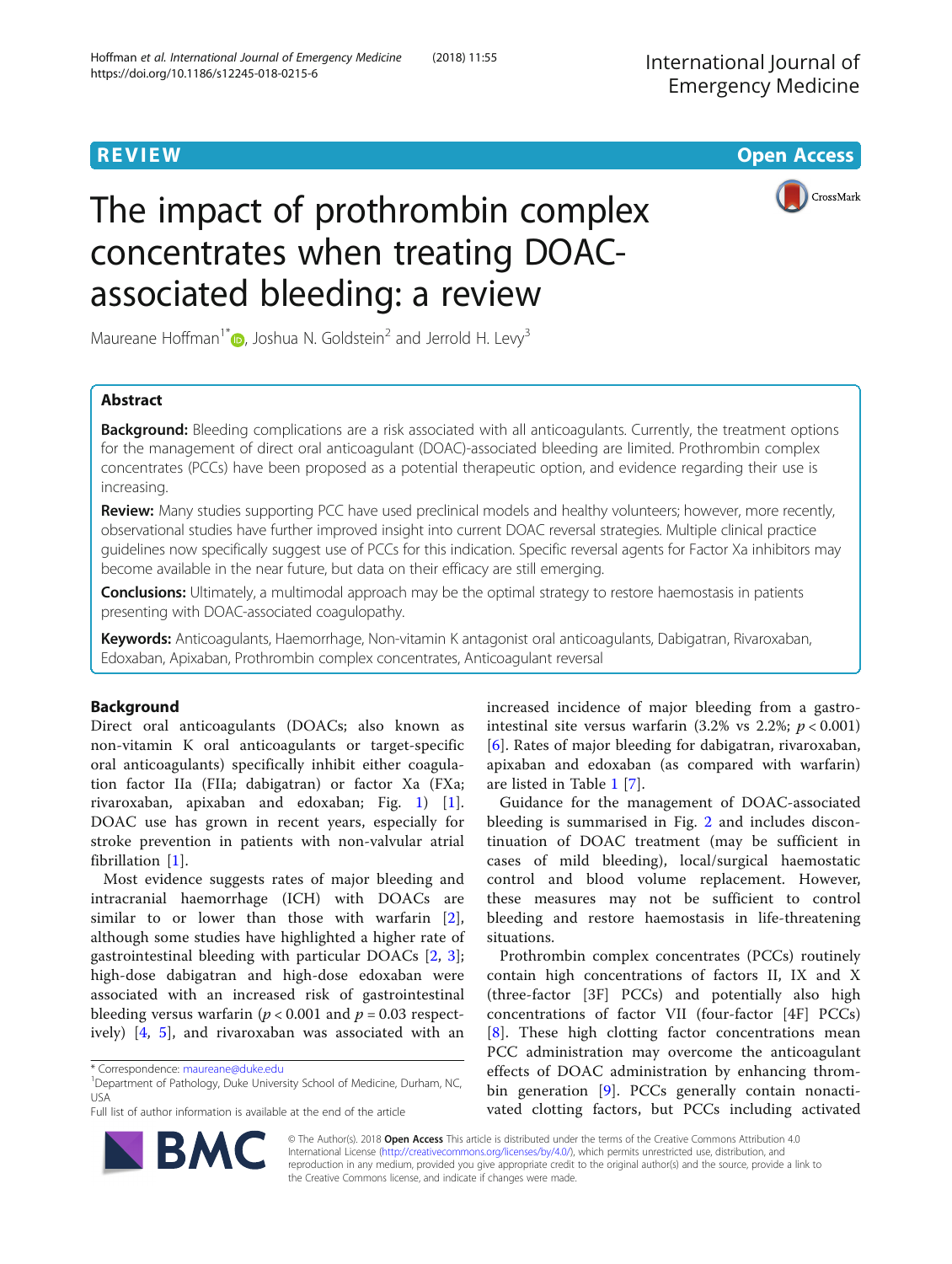<span id="page-1-0"></span>

factor VII (in conjunction with non-activated factors II, IX and X) are also available; these PCC types are referred to as nonactivated and activated PCCs respectively [\[10\]](#page-14-0).

4F-PCCs are the established first-choice agent for urgent vitamin K antagonist (VKA) reversal in cases of major bleeding or prior to emergency surgery [\[11](#page-14-0)]. However, management of DOAC-associated bleeding remains a clinical challenge, especially with FXa inhibitors, for which there is only one specific reversal agent (Andexanet alfa) available [[12\]](#page-14-0).

PCCs have been extensively studied for their potential to correct DOAC-associated coagulopathy, but until recently, clinical data were limited. Key preclinical studies carried out prior to 2013 are described in our previous review [[8\]](#page-14-0). Here, we aim to review more recent evidence and discuss the potential therapeutic role of PCCs in the treatment of DOAC-associated bleeding. Data for review were identified using the literature search strategy described in Additional file [1](#page-14-0).

## Clinical relevance of laboratory assays

Many studies evaluating the effects of haemostatic agents on DOAC-mediated anticoagulation have focused on effects on laboratory parameters.

## Traditional coagulation assays

Traditional coagulation assays include prothrombin time (PT), activated partial prothromboplastin time (aPTT), international normalised ratio (INR), and thrombin time (TT). PT and aPTT are among the most commonly used screening tests for coagulation abnormalities and reflect the activity of the extrinsic and intrinsic coagulation pathways, respectively; INR is the standardised ratio of the patient's PT and a normal PT value [[13\]](#page-15-0). TT measures the fibrin polymerisation process following the addition of thrombin and is sensitive to the presence of thrombin inhibitors, such as heparin  $[14]$  $[14]$ . Although these assays provide information on clotting factor levels, overall they are poor predictors of bleeding [[13](#page-15-0)].

Table 1 Comparative bleeding rates for warfarin versus dabigatran, rivaroxaban, apixaban and edoxaban [[7](#page-14-0)]

|                                        | $RE-LY$ [5]                             |                                                   |                          | ROCKET-AF [6]                           |                          | ARISTOTLE [136]                        |                          | ENGAGE-AF TIMI [4]                     |                                                |                          |
|----------------------------------------|-----------------------------------------|---------------------------------------------------|--------------------------|-----------------------------------------|--------------------------|----------------------------------------|--------------------------|----------------------------------------|------------------------------------------------|--------------------------|
|                                        | Dabigatran<br>150 mg<br>$(n = 6076)$    | Dabigatran<br>$110 \,\mathrm{mg}$<br>$(n = 6015)$ | Warfarin<br>$(n = 6022)$ | Rivaroxaban<br>$(n = 7111)$             | Warfarin<br>$(n = 7125)$ | Apixaban<br>$(n = 9088)$               | Warfarin<br>$(n = 9052)$ | Edoxaban<br>60 mg<br>$(n = 7012)$      | Edoxaban<br>$30 \,\mathrm{mg}$<br>$(n = 7002)$ | Warfarin<br>$(n = 7012)$ |
| Major bleeding<br>rate (%) per<br>year | 3.11                                    | 2.71                                              | 3.36                     | 3.6                                     | 3.4                      | 2.13                                   | 3.09                     | 2.75                                   | .61                                            | 3.43                     |
| Hazard ratio<br>vs warfarin            | 0.93<br>$(0.81 - 1.07)$ ;<br>$p = 0.31$ | 0.80<br>$(0.69 - 0.93)$ ;<br>$p = 0.003$          |                          | 1.04<br>$(0.90 - 1.20)$ ;<br>$p = 0.58$ |                          | 0.69<br>$(0.60 - 0.80)$ ;<br>p < 0.001 |                          | 0.80<br>$(0.71 - 0.91)$ ;<br>p < 0.001 | 0.47<br>$(0.41 - 0.55)$ ;<br>p < 0.001         |                          |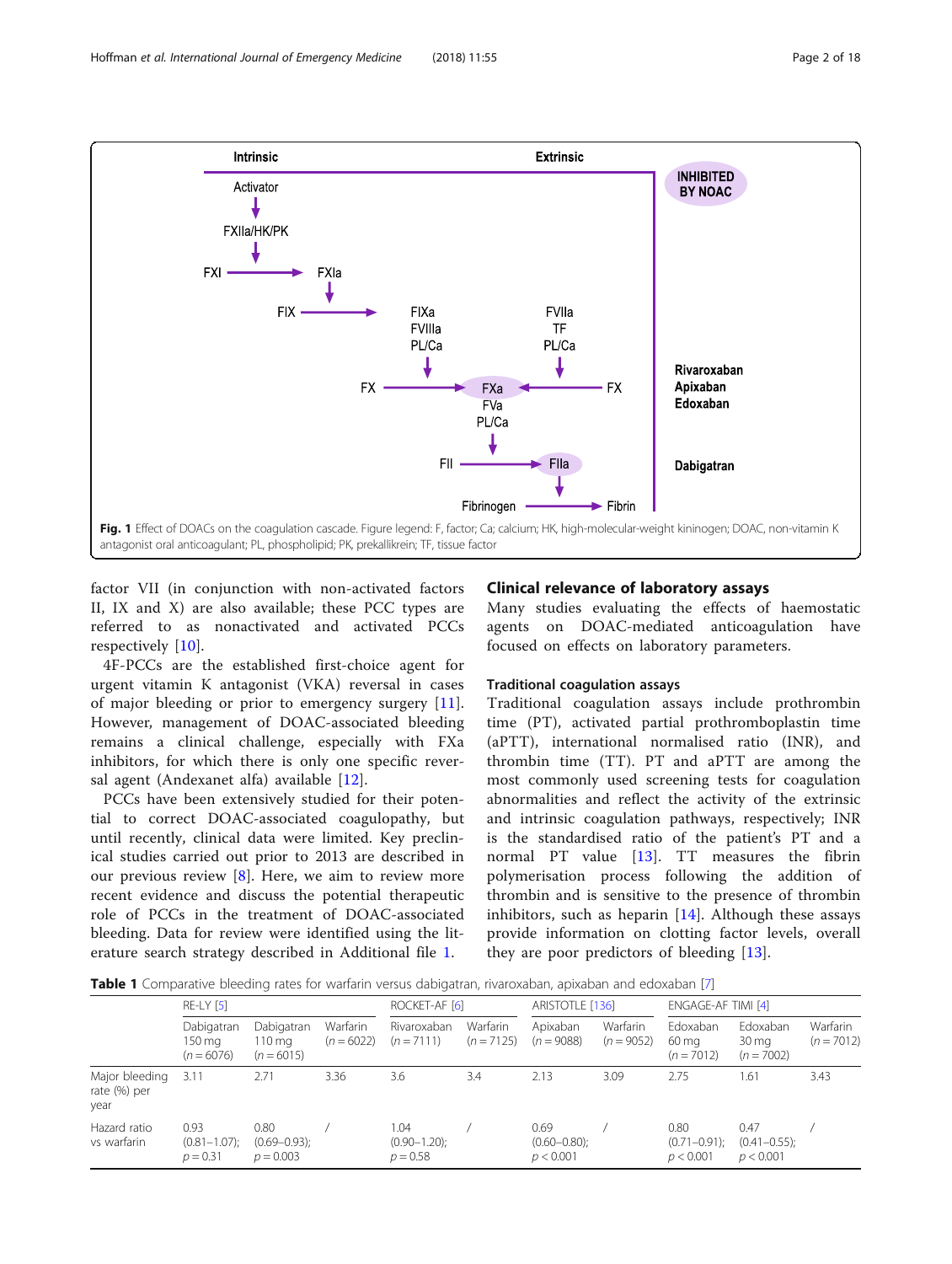<span id="page-2-0"></span>

Fig. 2 Treatment of DOAC-associated bleeding. Figure legend: aPCC, activated prothrombin complex concentrate; DOAC, non-vitamin K antagonist oral anticoagulant; PCC, prothrombin complex concentrate

The INR is used to monitor the degree of anticoagulation in VKA-treated patients and is not suitable for measuring the effect of DOACs [[15\]](#page-15-0). The direct FXa inhibitors may prolong the PT, but the extent of prolongation is variable; impact varies by FXa inhibitor, thromboplastin reagent used and also the health status of the patient [[16\]](#page-15-0). Other assays are generally not sensitive to these agents [[15\]](#page-15-0). The direct thrombin inhibitor, dabigatran, prolongs aPTT (depending on the reagent/instrument system used) [[17](#page-15-0)] and correlates with other assays when at therapeutic levels [[18](#page-15-0)]. Specific assays, including calibrated anti-FXa assays for FXa inhibitors [[15\]](#page-15-0), and diluted TT (dTT) and ecarin clotting time (ECT; an assay that measures time to clot formation using ecarin as a reagent) for dabigatran [\[18\]](#page-15-0), may be appropriate for monitoring the effects of DOACs, especially at lower plasma levels.

## Thrombin generation assays

While traditional assays reflect the formation of a fibrin clot, the thrombin generation assay (TGA) corresponds to the overall function of the coagulation system [\[13](#page-15-0)]. In this assay, the time course of thrombin generation is represented graphically, from which various parameters can be derived: lag time (the time until a measurable amount of thrombin is formed), peak height (the maximum level of thrombin attained), time to peak and

endogenous thrombin potential (ETP; total amount of thrombin formed, also described as the area under the curve). It has been suggested that TGAs show greater correlation with the degree of haemostatic impairment resulting from DOACs in vivo than other assays [[8](#page-14-0), [19](#page-15-0), [20](#page-15-0)]. However, not all TGA results are comparable. The performance characteristics of TGAs depend on the agent used to initiate thrombin generation [[19,](#page-15-0) [21](#page-15-0)] (for example, tissue factor or phospholipids), and results have historically been difficult to standardise between laboratories.

## Viscoelastic tests

Thromboelastography (TEG) and rotational thromboelastometry (ROTEM) assays provide information on clot formation and dissolution, allowing measurement of the speed of clot formation, clot strength and clot lysis, among other characteristics [\[13\]](#page-15-0); both techniques have been shown to be of practical and diagnostic use in acute traumatic coagulopathy settings, but require further validation regarding therapeutic use [[22](#page-15-0)]. Viscoelastic testing has not yet been proven to be useful for DOAC detection or reversal in general clinical practice, although preliminary testing of a commercial rapid TEG assay in healthy volunteers showed that detection and monitoring of rivaroxaban, apixaban and dabigatran is possible with this method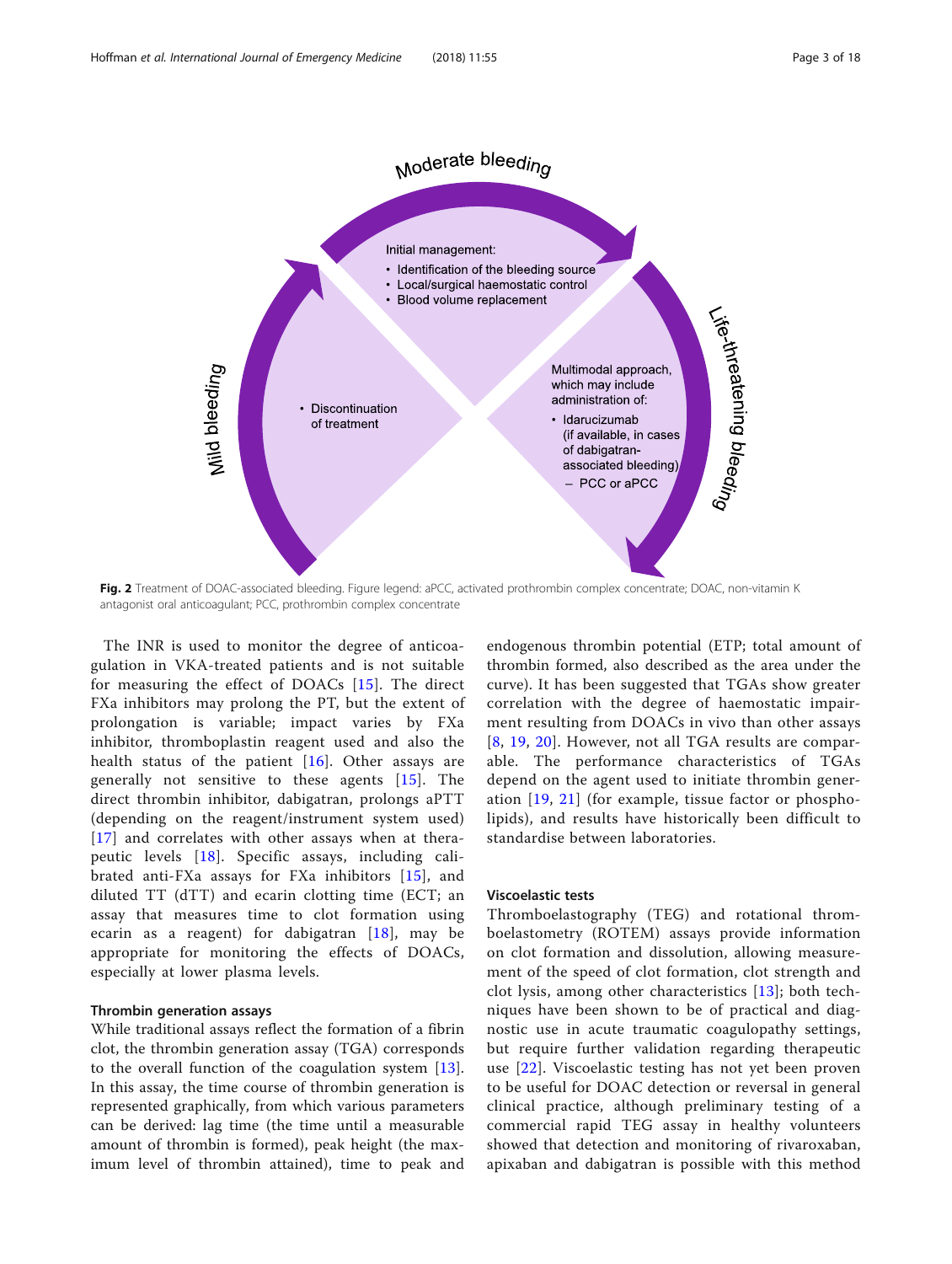[[23](#page-15-0)]. New reagents are also being developed to facilitate these analyses [\[24,](#page-15-0) [25](#page-15-0)].

#### Clinical relevance of laboratory assays: Summary

Effects on laboratory parameters do not necessarily correlate with bleeding measures [[19,](#page-15-0) [20](#page-15-0), [26](#page-15-0)–[29](#page-15-0)], although some studies suggest that ETP may be an appropriate surrogate biomarker for assessing effects on bleeding [[19](#page-15-0), [30\]](#page-15-0). In addition, some of these tests are not available for use in emergency situations. Ultimately, studies evaluating the effect of various reversal agents on bleeding, rather than laboratory parameters, have more clinical relevance for evaluating treatment of DOAC-associated bleeding.

## Overview of recent data (2013–2017)

A review and discussion of the most recent data are presented below. A limitation of many of the studies is that they were conducted in animal models or healthy volunteers.

# Preclinical data

## Animal studies

A number of studies have examined DOAC reversal in animals (Additional file [2](#page-14-0)) [[19,](#page-15-0) [20](#page-15-0), [28](#page-15-0), [29](#page-15-0), [31](#page-15-0)–[38](#page-15-0)]. Most found improvements in bleeding parameters after PCC treatment. Moreover, studies conducted using a pig polytrauma model also demonstrated an improved survival rate in dabigatran-treated animals administered 4F-PCC or activated PCC (aPCC) compared with controlled-treated animals [[34,](#page-15-0) [35,](#page-15-0) [38](#page-15-0)]. Effects on laboratory parameters, however, were inconsistent; of the assays employed, TGAs had the best correlation with bleeding parameters.

## In vitro and ex vivo human studies

The potential role for PCCs in treating DOAC-associated bleeding has also been evaluated in studies using blood samples from patients and healthy volunteers (Additional file [3](#page-14-0)) [[21,](#page-15-0) [39](#page-15-0)–[56\]](#page-16-0). PCCs reversed some of the effects of DOACs on laboratory assays, including in two studies which utilised TEG and/or ROTEM to assess the impact of dabigatran/ apixaban [\[41](#page-15-0), [54](#page-16-0)]. However, these effects on laboratory assays do not necessarily correlate with bleeding.

# Healthy volunteers

Several randomised trials have evaluated the effect of PCCs on DOAC-treated healthy volunteers (Table [2](#page-4-0)), but most assessed effects on laboratory parameters rather than bleeding.

#### Laboratory parameters

Dabigatran and rivaroxaban In a randomised, double-blind, placebo-controlled crossover study, administration of 4F-PCC was insufficient to correct the effects of dabigatran on various laboratory parameters, but did reverse the effects of rivaroxaban on ETP [[9\]](#page-14-0).

Rivaroxaban Three additional studies investigated the effect of PCCs on rivaroxaban-induced anticoagulation. In the first, a randomised, open-label, parallel-group study, 3F-PCC reversed the effects of rivaroxaban on TGA parameters (ETP and time to peak) to a greater extent than 4F-PCC [\[57](#page-16-0)]. The second, a randomised, double-blind, placebo-controlled, crossover trial, demonstrated a significant effect of a 4F-PCC (37.5 IU/kg) on rivaroxaban-induced ETP inhibition  $(p = 0.03)$  [\[58](#page-16-0)]. The third, a randomised, double-blind, parallel-group study, showed that 4F-PCC (50 IU/kg) partially reversed the effects of rivaroxaban on PT and completely reversed the effects on ETP within 30 min following end of infusion, whereas tranexamic acid (1.0 g) showed no difference from saline on either PT or ETP [[59](#page-16-0)].

**Edoxaban** A phase 1 study in healthy volunteers  $(n = 24)$ showed 3F-PCC rapidly and completely reversed the effect of edoxaban on ETP versus placebo but had no effect on edoxaban-mediated PT prolongation [[60](#page-16-0)].

Apixaban Three studies evaluated the effect of PCCs in apixaban-treated healthy volunteers. In a single-centre, randomised, double-blind, placebo-controlled, crossover study, apixaban produced significant modifications in ETP and PT  $(p < 0.01$  for both) [[61\]](#page-16-0). Subsequent 4F-PCC administration increased ETP and normalised PT. Similarly, in an open-label, randomised, placebo-controlled 3-period crossover study, 4F-PCC rapidly reversed apixaban-mediated effects on PT, and ETP and peak height, but not other TGA parameters [\[62\]](#page-16-0). In another randomised, two-period crossover, assessor-blinded trial, 4F-PCC improved the effects of apixaban on some TGA parameters [[63](#page-16-0)].

#### Bleeding

To date, two studies have investigated the effect of PCCs on bleeding parameters. The first was a phase 1 study conducted in two parts [[30\]](#page-15-0). Part 1 determined the appropriate dose of edoxaban and assessed intra-individual variability of bleeding duration and volume following a skin punch biopsy in edoxaban-treated healthy volunteers. Part 2 was a double-blind, randomised, placebo-controlled, twosequence, two-period crossover study with a relatively large sample size ( $n = 93$ ). Based on its lower intra-individual variability in part 1 of the study, bleeding duration rather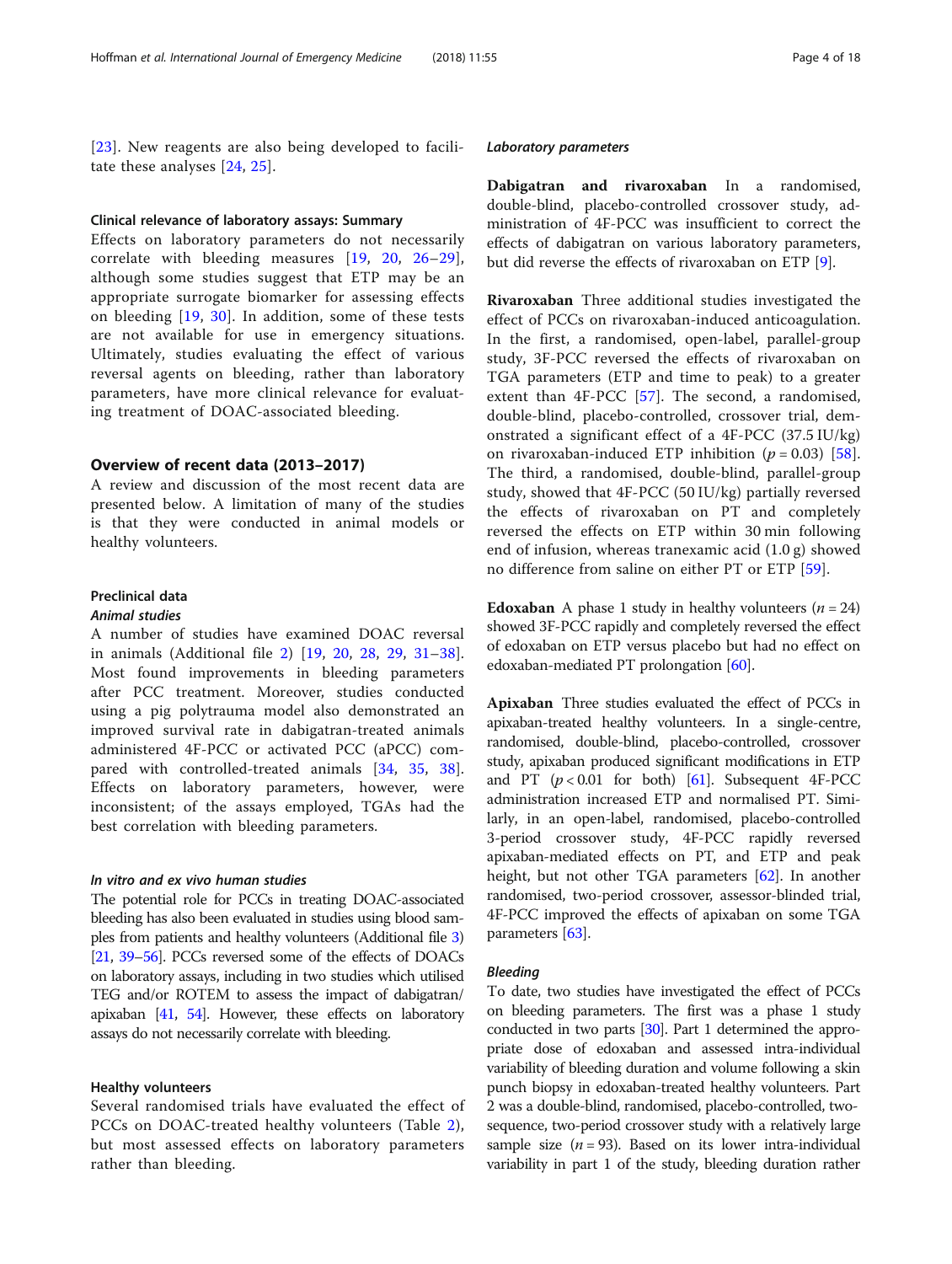<span id="page-4-0"></span>

|                         | Table 2 Randomised studies in healthy volunteers           |             |                                   |                                                           |                                                       |                                                   |                                                                         |
|-------------------------|------------------------------------------------------------|-------------|-----------------------------------|-----------------------------------------------------------|-------------------------------------------------------|---------------------------------------------------|-------------------------------------------------------------------------|
| Study                   | Design                                                     | Z           | DOAC                              | PC<br>PC                                                  | Results                                               |                                                   |                                                                         |
|                         |                                                            |             |                                   |                                                           | Laboratory parameters<br>tested                       | Reversal of DOAC effects<br>with PCC              | Bleeding                                                                |
| Barco et al. [58]       | placebo-controlled, crossover<br>Randomised, double-blind, | $\circ$     |                                   | Rivaroxaban (15 mg BID) 4F-PCC (Cofact® 25 or 37.5 IU/kg) | $\overline{\mathbb{F}}$                               | (+) with both doses of<br>4F-PCC                  | No deaths, SAEs or TEEs<br>reported                                     |
|                         |                                                            |             |                                   |                                                           | ÊP                                                    | (+) with 4F-PCC 37.5 IU/kg                        |                                                                         |
| Brown et al.<br>[60]    | Randomised, double-blind,                                  | 24          | Edoxaban (60 or 120               | 3F-PCC (Bebulin® 25 or 50 IU/kg)                          | $\overleftarrow{\Xi}$                                 | $\widehat{\bot}$                                  | No deaths, SAEs or TEEs                                                 |
|                         | three-way crossover<br>placebo-controlled                  |             | mg)                               |                                                           | Ê                                                     | E                                                 | reported                                                                |
| Cheung et al.<br>[61]   | Randomised, double-blind,                                  | $\circ$     | $(10 \text{ mg BID})$<br>Apixaban | 4F-PCC (Cofact® 25 or 37.5 IU/kg)                         | $\overline{\mathbb{F}}$                               | E                                                 | No deaths, SAEs or TEEs                                                 |
|                         | placebo-controlled, crossover                              |             |                                   |                                                           | Ê                                                     | Partial                                           | reported                                                                |
| Eerenberg<br>et al. [9] | placebo-controlled, crossover<br>Randomised, double-blind, | $\supseteq$ | Dabigatran<br>(150 mg BID)        | 4F-PCC (Cofact® 50 IU/kg)                                 | TGA lag time, aPTT,<br>ECT, TT                        | $\widehat{\bot}$                                  | No deaths, SAEs or TEEs<br>reported                                     |
|                         |                                                            |             | Rivaroxaban<br>(20 mg BID)        |                                                           | PT, ETP                                               | $\widehat{\pm}$                                   |                                                                         |
| Levi et al. [57]        | Randomised, open-label,                                    | 35          | Rivaroxaban<br>(20 mg BID)        | 4F-PCC (Beriplex® 50 IU/kg) and                           | $\overline{\mathbb{F}}$                               | $(+)$ 4F-PCC > 3F-PCC                             | No deaths, SAEs or TEEs                                                 |
|                         | parallel-group                                             |             |                                   | 3F-PCC (Profilnine® 50 IU/kg)                             | TGA                                                   |                                                   | reported                                                                |
|                         |                                                            |             |                                   |                                                           | ÊP                                                    | $(+)$ 3F-PCC > 4F-PCC                             |                                                                         |
|                         |                                                            |             |                                   |                                                           | Peak TG                                               | (+) with 3F-PCC only                              |                                                                         |
|                         |                                                            |             |                                   |                                                           | Time to peak                                          | $\widehat{t}$                                     |                                                                         |
|                         |                                                            |             |                                   |                                                           | Lag time                                              | $\bigcirc$                                        |                                                                         |
|                         |                                                            |             |                                   |                                                           | <b>TLde</b>                                           | $\bigcirc$                                        |                                                                         |
| Levy et al. [59]        | Randomised, double-blind,                                  | 147         | Rivaroxaban<br>(20 mg BID)        | 4F-PCC (Kcentra® 50 IU/kq)                                | $\overline{P}$                                        | Partial                                           | No deaths, SAEs or TEEs reported;                                       |
|                         | parallel-group                                             |             |                                   |                                                           | TGA                                                   |                                                   | no difference from saline control<br>in reversal of effects on bleeding |
|                         |                                                            |             |                                   |                                                           | ÈP                                                    | E                                                 | administration of 4F-PCC or TXA<br>duration and volume after            |
| Nagalla et al.          | Randomised, two-period                                     | $\supseteq$ | Apixaban                          | 4F-PCC (Kcentra®/Beriplex®<br>25 IU/kg)                   | $\overline{\Gamma}$                                   | $\widehat{t}$                                     | No deaths, SAEs or TEEs                                                 |
| 63                      | crossover, assessor-blinded                                |             | $(5 \text{ mg BID})$              |                                                           | (peak, lag time, ETP)<br>TGA parameters               | (+) (significan\ce dependent<br>on reagents used) | reported                                                                |
|                         |                                                            |             |                                   |                                                           | maximum velocity)<br>TGA parameters<br>(time to peak, | $\subset$                                         |                                                                         |
|                         |                                                            |             |                                   |                                                           | Цd <sup>e</sup>                                       | $\bigcirc$                                        |                                                                         |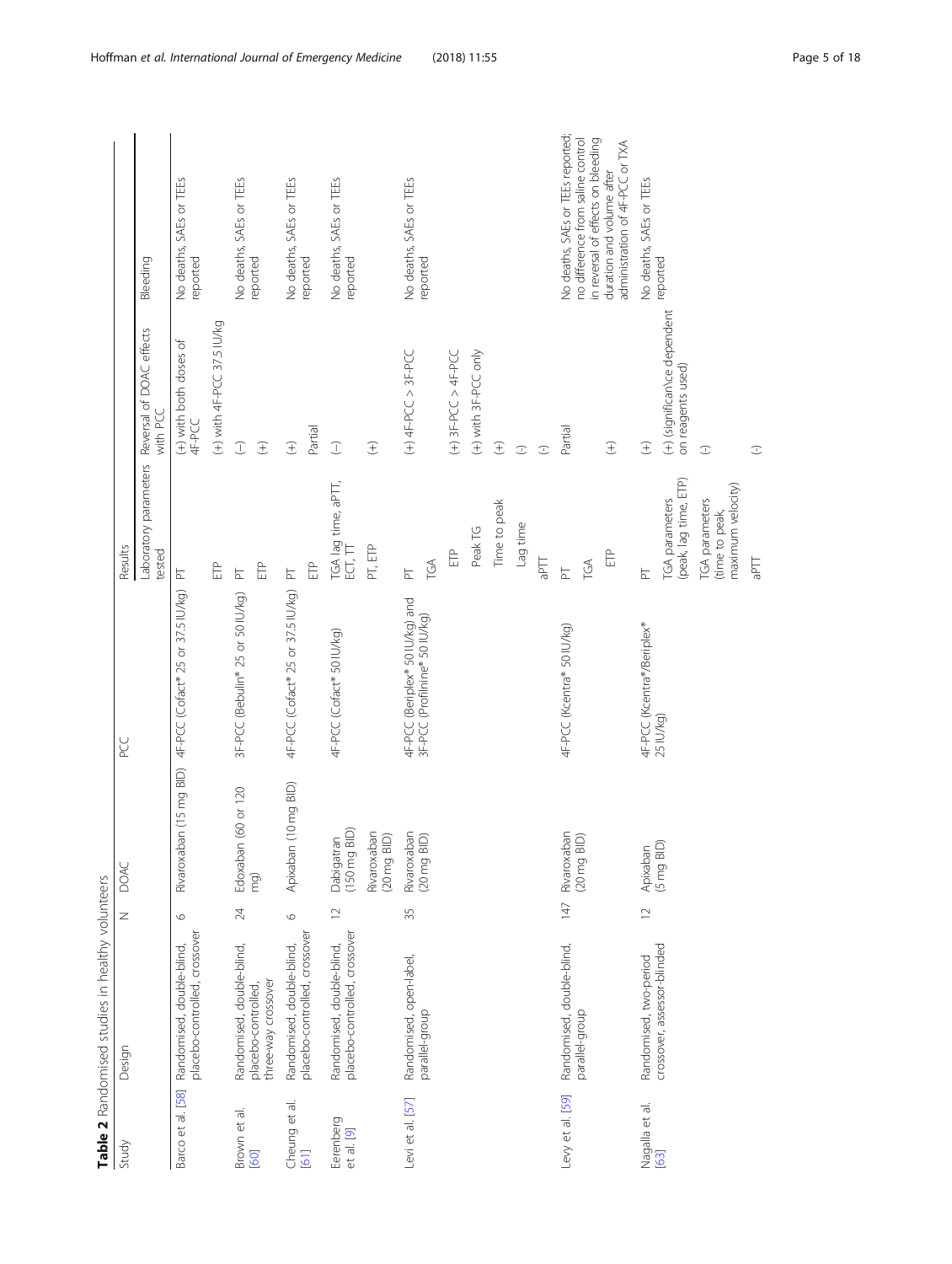| Study | Design                                                                   |               | N DOAC               | PCC<br>P                                 | Results                   |                                                            |                                                                                    |
|-------|--------------------------------------------------------------------------|---------------|----------------------|------------------------------------------|---------------------------|------------------------------------------------------------|------------------------------------------------------------------------------------|
|       |                                                                          |               |                      |                                          | tested                    | Laboratory parameters Reversal of DOAC effects<br>with PCC | Bleeding                                                                           |
|       | Song et al. [62] Open-label, randomised,<br>placebo-controlled, 3-period | $\frac{1}{2}$ | Apixaban             | 4F-PCC (Beriplex® or Cofact®             | $\widetilde{\mathcal{C}}$ | E                                                          | No deaths, SAEs or TEEs                                                            |
|       | crossover                                                                |               | $(10 \text{ mg BD})$ | 50 IU/kg)                                | È                         | E                                                          | reported                                                                           |
|       |                                                                          |               |                      |                                          | Peak height               | ∩                                                          |                                                                                    |
|       |                                                                          |               |                      |                                          | Lag time                  | ∩                                                          |                                                                                    |
|       |                                                                          |               |                      |                                          | Time to peak              | C                                                          |                                                                                    |
|       |                                                                          |               |                      |                                          | Velocity index            | $\widehat{t}$                                              |                                                                                    |
|       |                                                                          |               |                      |                                          | F                         |                                                            |                                                                                    |
|       | Zahir et al. [30] Randomised, double-blind,<br>placebo-controlled,       | 93            | Edoxaban (60 mg)     | 4F-PCC (Beriplex® 10, 25 or<br>50 IU/kg) | F                         | Partial with 4F-PCC<br>50 IU/kg                            | reported; reversal of effects on<br>No deaths, SAEs or TEEs                        |
|       | two-sequence, two-period,<br>crossover                                   |               |                      |                                          | È                         | (partial with 25?IU/kg)<br>$(+)$ with 50?IU/kg             | bleeding duration and volume<br>(with 50 IU/kg; partial reversal<br>with 25 IU/kg) |

(--), negative result; (+), positive result. 3F-PCC three-factor prothombin complex concertance, or problex concentrate, and prothombin complex concentrate, aPTT activated prothombin complex concentrate, aPTT activated pro partial thromboplastin time, BID bis in die (twice daily), ECT ecarin clotting time, ETP endogenous thrombin potential, PT prothrombin time, TG thrombin generation assay, TT thrombin time, (−), negative result; (+), positive result. 3F-PCC three-factor prothrombin complex concentrate, aPCC activated arbit acthrombin complex concentrate, aPCC activated prothrombin complex complex concentrate, aPTT activated TXA tranexamic acid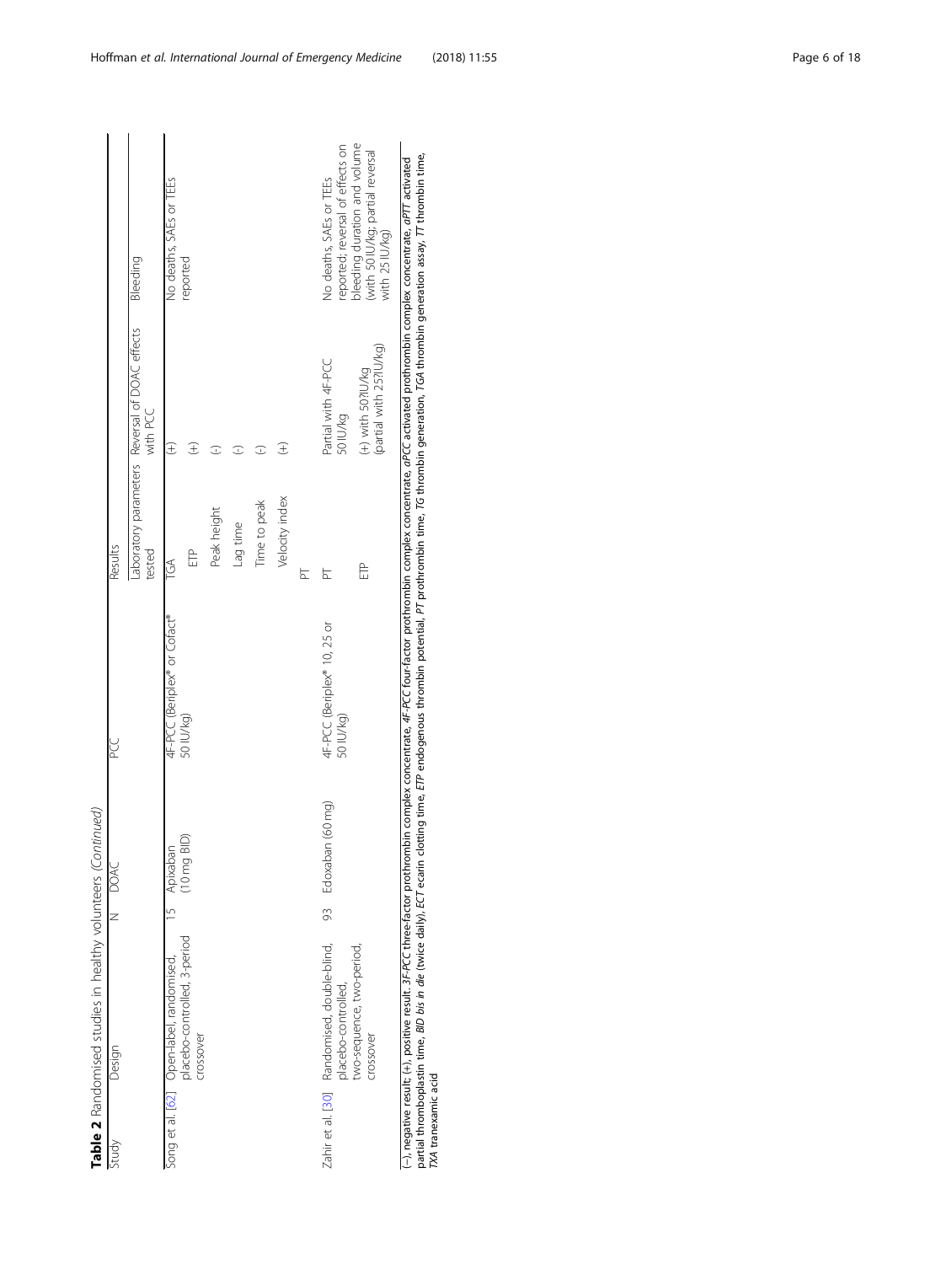than volume was the primary endpoint. 4F-PCC administration dose-dependently reversed the effects of edoxaban on bleeding duration. Complete reversal was achieved following administration of 4F-PCC 50 IU/kg, with partial reversal at a dose of 25 IU/kg and no reversal at 10 IU/kg. A similar trend was observed for bleeding volume and ETP. A dose-dependent reversal of PT was also observed, but this parameter was less well correlated with bleeding effects than ETP.

In the second study, bleeding duration and volume were assessed following administration of rivaroxaban 20 mg twice daily for 4 days and then following administration of 4F-PCC 50 IU/kg or tranexamic acid 1.0 g. For both 4F-PCC and tranexamic acid, no difference from a saline control was observed in either bleeding duration or volume, despite 4F-PCC demonstrating effects on PT and ETP [[59](#page-16-0)].

## Clinical trials in healthy volunteers: summary

Overall, as observed in the preclinical studies, PCC administration led to alterations in some, but not all, laboratory parameters affected by DOACs. Studies with the FXa inhibitors suggest that anticoagulation reversal can be demonstrated using ETP assays [\[9](#page-14-0), [30](#page-15-0), [59,](#page-16-0) [60](#page-16-0)]. A good correlation between effects on ETP and bleeding parameters was observed in the phase 1 study by Zahir and colleagues; this has also been demonstrated in preclinical studies in animal models [[19,](#page-15-0) [31\]](#page-15-0), suggesting that ETP could be an appropriate surrogate biomarker for assessing the effect of PCCs on bleeding, as mentioned previously.

Generally, PCCs were well-tolerated in healthy volunteers treated with DOACs; there were no reported thromboembolic events (TEEs), serious adverse events or deaths [[9](#page-14-0), [30](#page-15-0), [57](#page-16-0)–[61](#page-16-0), [63\]](#page-16-0). However, it is important to consider that the risk of such events differs between healthy volunteers, patients with medical conditions requiring anticoagulation and patients suffering bleeding while receiving anticoagulants.

## Clinical data from DOAC-treated patients

Few studies of anticoagulation reversal strategies have been conducted in patients presenting with major bleeding or requiring urgent surgery. However, data on patient outcomes are starting to emerge from registries and other observational studies, as well as in case reports from clinical practice.

## Registries and observational studies

Major bleeding According to ISTH criteria, major bleeding in non-surgical patients is defined as:

- 1) Fatal bleeding
- 2) Symptomatic bleeding in a critical area or organ
- 3) Bleeding causing a fall in haemoglobin level of  $\geq 20$  $g/L$  ( $\geq$  1.24 mmol/L), or leading to transfusion of  $\geq$ 2 units of whole blood or red cells [\[64](#page-16-0)]

Data from the large, prospective Dresden DOAC registry was used to analyse rates, management and outcomes of rivaroxaban-related bleeding in 1776 patients [\[65](#page-16-0)]. Sixty-six major bleeding events (defined according to ISTH criteria) were reported in 59 patients. Most cases were treated conservatively, with haemostatic intervention only considered necessary in nine patients, highlighting that reversal of DOAC-mediated anticoagulation is rarely needed. PCC was administered in six patients; time between admission and PCC administration was 1–22 h, and the dose was 18–47 IU/kg. Of the four cases for which coagulation tests were repeated after PCC administration, one patient showed improvement (INR, PT and aPTT). Haemorrhage stabilisation was reported in 5/6 patients; the remaining patient who did not respond received the lowest dose of PCC (18 IU/kg), suggesting that the effective dose may be greater than this. Although the most appropriate dose of PCC for treatment of DOAC-associated bleeding has not been established, preclinical studies suggest it to be 25–50 IU/kg.

The French Working Group on Perioperative Haemostasis (GIHP) has also conducted a large, prospective, multicentre registry to evaluate the management of major bleeding in 732 patients treated with dabigatran, rivaroxaban or apixaban [[66](#page-16-0)]. Overall, 208/732 (28%) and 73/732 (10%) patients received 4F-PCC (either Confidex®/Beriplex®, Octaplex® or Kanokad®) and aPCC, respectively. Although the study was not designed to evaluate the efficacy of PCC, investigator-assessed haemostasis was totally or partially achieved in 44% and 37% of those who received these agents, respectively.

In another multicentre, prospective study (the Unactivated Prothrombin complex concentrates for the Reversal of Anti-factor Ten inhibitors [UPRATE] study) evaluating the use of 4F-PCC (Beriplex® or Octaplex®) for the management of rivaroxaban- or apixaban-associated major bleeding, haemostasis was judged effective in 58/84 (69%) patients [[67\]](#page-16-0).

A prospective, non-interventional, multicentre cohort study conducted in nine Canadian hospitals has evaluated the use of 4F-PCC (Beriplex® or Octaplex®) at a fixed dose of 2000 U for the management of major bleeding in 66 patients treated with rivaroxaban or apixaban [[68](#page-16-0)]. Haemostatic effectiveness was assessed as good by the treating physician in 43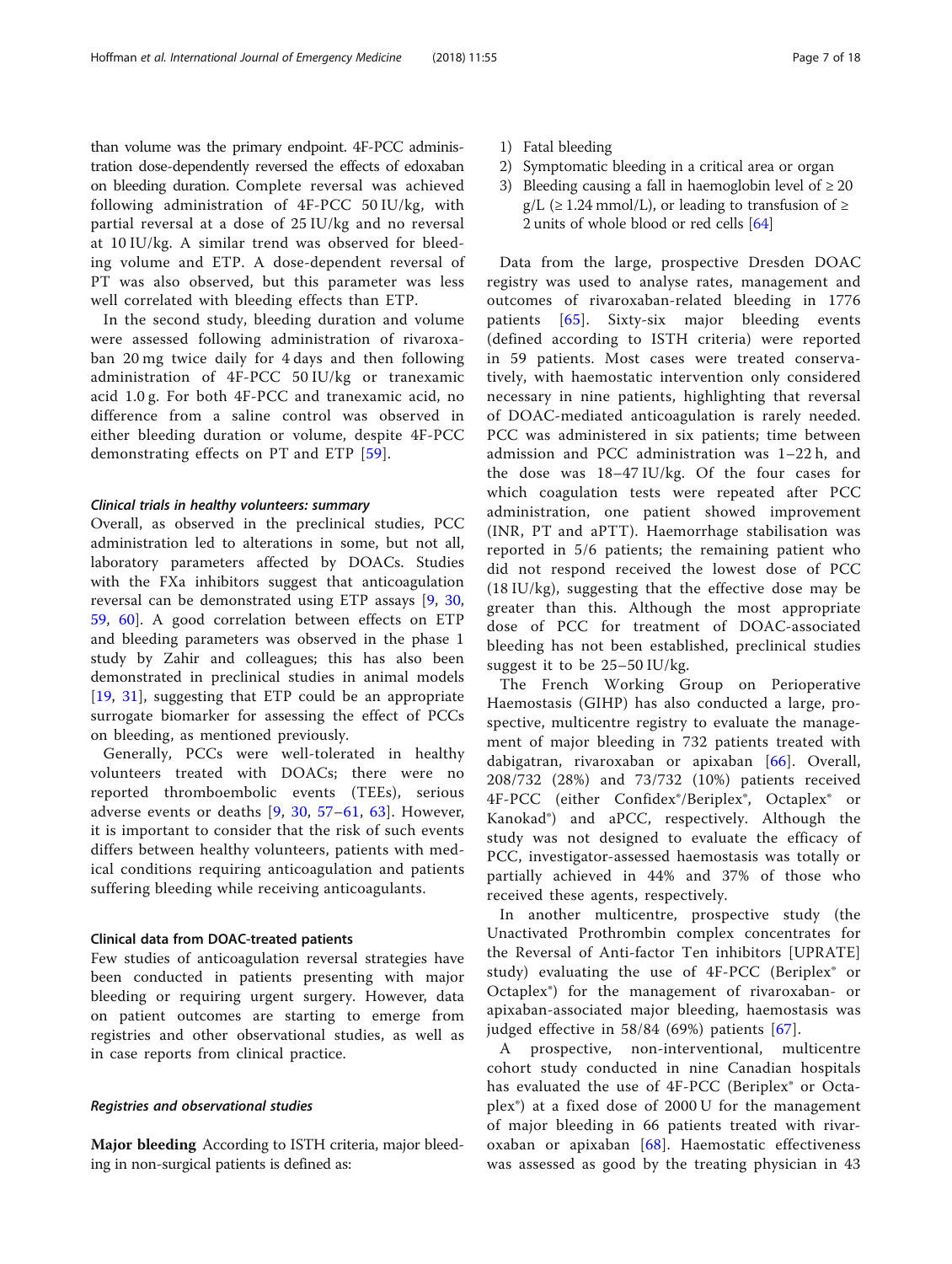(65%) patients, moderate in 13 (20%) and poor/none in 10 (15%). It should be noted that there was a dose deviation in 12 (18%) patients.

Use of aPCC has been evaluated in a prospective study of 14 patients with dabigatran-associated bleeding [[69\]](#page-16-0). The effectiveness of aPCC was considered by the treating physician to be good in nine (64%) patients and moderate in five (36%).

A further prospective, non-interventional study (the Reversal Agent use in patients treated with Direct Oral Anticoagulants or vitamin K antagonists [RADOA] registry) is currently being conducted in Germany to evaluate the reversal strategies used in patients treated with oral anticoagulants [\[70](#page-16-0)].

A small single-centre prospective trial monitoring laboratory parameters in 13 patients who received 4F-PCC (Beriplex®) following major bleeding (majority intra-cranial or subdural haemorrhage) found that the ETP and peak thrombin generation improved from baseline by 68% ( $p = 0.001$ ) and 54% ( $p = 0.001$ ), respectively, 10 min after completion of PCC treatment [[71](#page-16-0)]. Improvements in several other laboratory parameters were observed and bleeding ceased in 77% of patients receiving 4F-PCC. No thromboses associated with treatment were identified at 7 days post administration [[71\]](#page-16-0).

Retrospective studies have also provided insight into DOAC-associated bleeding management in real-world settings. In a large chart review, PCCs (median dose 1500 IU) and aPCCs (median dose 3534 IU) were used in 57 (12.4%) and 24 (5.2%) out of 460 cases of DOAC-associated bleeding, respectively; however, clinical outcomes by treatment type were not reported [[72](#page-16-0)]. In a retrospective review of 25 patients presenting with dabigatran- or rivaroxaban-associated haemorrhage, PCC (median dose 40 IU/kg) was administered in three cases (all rivaroxaban) [[73](#page-16-0)]. Haemorrhages resolved in these cases. Based on data from this study, the institutions involved developed protocols for DOAC-associated haemorrhage, including use of PCCs for severe bleeding events. In another chart review, 28 patients received 4F-PCC (Kcentra®/ Beriplex®) according to an institutional protocol designed for the treatment of FXa inhibitor-associated major bleeding or for those requiring emergency surgery [[74\]](#page-16-0). One patient experienced a TEE; although the relationship between this event and 4F-PCC treatment was not established, the patient had a history of TEEs and was not re-anticoagulated after treatment. No data on bleeding outcomes were reported.

ICH In cases of coagulopathic ICH, the hematoma may continue to expand for up to 24 h; it is therefore essential to apply coagulopathy reversal treatment

promptly and at an effective dose in order to obtain the best outcome for the patient [[75\]](#page-16-0).

An analysis of data from the multicentre, prospective, observational Registry of Acute Stroke Under New Oral Anticoagulants (RASUNOA) was performed to evaluate the management of a subgroup of patients with DOAC-associated intracerebral haemorrhage  $(n = 61)$  [[76](#page-16-0)]. Consistent with prescribing data [\[77](#page-16-0)], rivaroxaban was the most commonly used DOAC (80%), with 12% and 8% of patients receiving dabigatran and apixaban, respectively. 4F-PCC was administered to 35/61 (57%) patients (mean [SD] dose, 2390 [980] IU). When comparing patients who did/did not receive 4F-PCC, there was no significant difference with regard to early haematoma expansion (4F-PCC, 43%; no 4F-PCC, 29%;  $p = 0.53$ ) or 3-month functional outcome. This may be attributed to delayed administration of 4F-PCC (which was often not administered for  $\geq 5$  h), or differences in patient baseline characteristics in each group; patients who received 4F-PCC generally had a worse clinical status, and more frequently had a deep haemorrhage location, than those who did not receive 4F-PCC. Timely intervention is thought to be critical in ICH cases [\[78\]](#page-16-0) to limit haematoma expansion and improve patient outcomes.

The second part of the Germany-wide RETRACE study, a retrospective cohort analysis of 190 patients with DOAC-associated ICH, investigated the effect of PCC administration on haematoma enlargement [[79](#page-16-0)]. Overall, PCC at any dose prior to follow-up imaging was not statistically significantly associated with a reduced risk of haematoma enlargement in the DOAC-ICH cohort (risk ratio  $(RR) = 1.150$ ; 95% confidence interval (CI) 0.632–2.090). Importantly, the chance that the nonsignificant nature of these findings is a result of a power issue and small patient numbers cannot be excluded [[79](#page-16-0)].

A single-centre retrospective analysis evaluated outcomes among 55 DOAC-anticoagulated patients presenting with ICH [[80](#page-16-0)]. 4F-PCC (Beriplex<sup>®</sup> or Octaplex®) was administered in 31/55 (56%) cases (median dose 2000 IU). The 30-day mortality rate was 20%, which is slightly lower than the rate observed at discharge in the literature for patients with anticoagulation-related ICH [[81](#page-16-0)].

In another retrospective study, 90-day outcomes were favourable in 6/18 (33%) patients treated with 4F-PCC (Kcentra®/Beriplex®) for FXa inhibitor-associated ICH, with the authors concluding that 4F-PCC appeared effective in reducing haematoma expansion in this small patient population [\[82\]](#page-16-0).

Two small retrospective analyses investigated the effect of aPCC in patients presenting with DOAC-associated ICH  $[83, 84]$  $[83, 84]$  $[83, 84]$ . In one of the studies,  $6/11$   $(55%)$  patients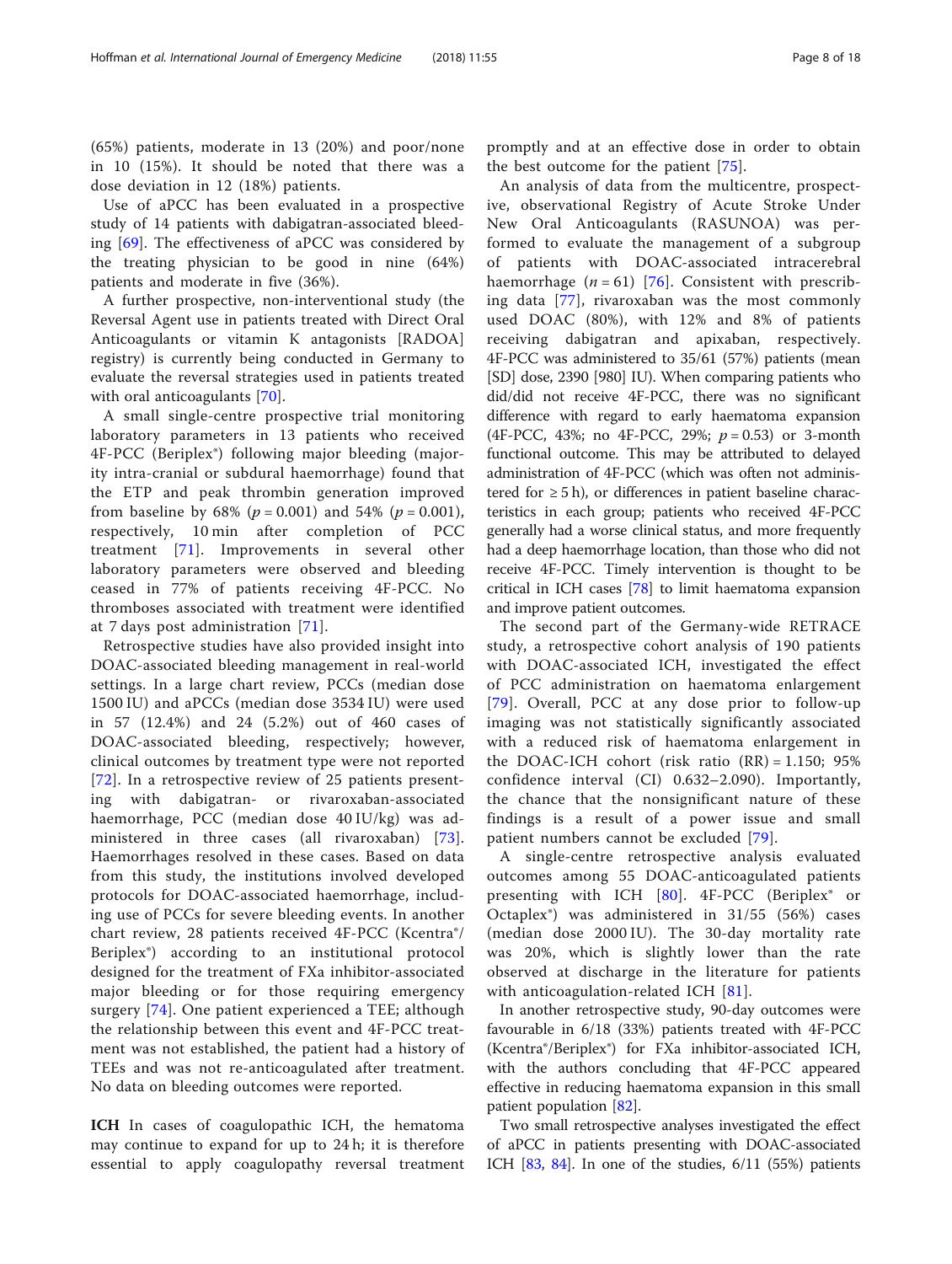demonstrated stable ICH after aPCC administration [[83](#page-16-0)], and in the other study, no cases of haematoma expansion occurred in the six patients who were previously receiving DOACs [\[84\]](#page-16-0).

Periprocedural bleeding In a retrospective, multicentre study, 4F-PCC (Kcentra®/Beriplex®) was part of the institutional protocol to mitigate the effects of FXa inhibitors [\[85](#page-16-0)]. Here, 4F-PCC was effective for the management of acute pericardial effusion in patients undergoing atrial fibrillation ablation while anticoagulated with rivaroxaban or apixaban.

#### Case studies/series

A number of case reports have discussed individualised treatment of DOAC-associated bleeding (Table [3](#page-9-0)) [[27,](#page-15-0) [86](#page-16-0)–[107](#page-17-0)]. The number and diversity of these reports suggest that many hospitals are adopting PCCs as part of treatment strategies for DOAC-associated bleeding.

#### Clinical practice guidelines

Based on the data currently available, many clinical practice guidelines suggest that PCC administration should be considered in cases of serious or life-threatening bleeding (Table [4](#page-12-0)) [[78](#page-16-0), [108](#page-17-0)–[118\]](#page-17-0). This is also reflected in other expert proposals and recommendations [[119](#page-17-0)–[122](#page-17-0)], in DOAC prescribing information [\[123,](#page-17-0) [124\]](#page-17-0) and in a recent clinical practice survey in the Netherlands, in which most of the 61 neurologist respondents used PCC for the treatment of intracerebral haemorrhage associated with factor IIa inhibitors (74%) or factor Xa inhibitors (72%) [[125\]](#page-17-0).

Perioperative management of patients receiving DOACs remains a challenge, particularly in cases of emergency surgery. A treatment algorithm proposed by the GIHP and other experts in the field suggests a multimodal approach to managing perioperative bleeding, which includes haemodynamic monitoring, standard resuscitation measures, and then ultimately PCC or aPCC administration [\[109](#page-17-0)].

Despite proposals recommending use of PCCs for treatment of DOAC-associated bleeding in certain clinical situations, one recent review suggested PCCs may not be useful for this purpose [[126](#page-17-0)]. The author emphasises that addition of PCC usually does not correct the PT and may not completely normalise TGA parameters in the presence of FXa inhibitors. In addition, PCCs do not reduce the level of anti-Xa activity present in the plasma. The latter finding is expected, because PCCs do not directly inactivate FXa inhibitors as a true "reversal agent" would. It is important to note that laboratory parameters do not necessarily correlate well with clinical bleeding [[19](#page-15-0), [20,](#page-15-0) [26,](#page-15-0) [27](#page-15-0), [32](#page-15-0), [33\]](#page-15-0). Therefore, in cases where laboratory parameters are not fully normalised, a lack of clinically relevant benefit should not be assumed.

# Specific reversal agents

Specific reversal agents for DOACs are in development or have recently been licenced for DOACassociated bleeding. The currently available agent, idarucizumab, is a monoclonal antibody fragment (Fab) that binds with high affinity to dabigatran. It was approved in the USA in October 2015 for dabigatran reversal in cases of major/uncontrolled bleeding or prior to emergency surgery/procedures [\[127\]](#page-17-0). This approval was based on data from studies in both healthy volunteers and patients requiring dabigatran reversal from the Reversal Effects of Idarucizumab on Active Dabigatran (RE-VERSE AD) cohort study [\[127](#page-17-0), [128\]](#page-17-0), which included a total of 503 patients presenting with serious bleeding (group A;  $n = 301$ ) or requiring an urgent surgical or invasive procedure (group B;  $n = 202$ ). dTT and ECT were normalised in 100% of patients in both groups A and group B, and the 30-day mortality rate was 13.5% in group A and 12.6% in group B, respectively.

Although idarucizumab is now licenced for dabigatran reversal, FXa inhibitors are more widely used than dabigatran [[77\]](#page-16-0). The specific FXa inhibitor reversal agent Andexanet alfa (andexanet), a modified FXa mimetic that acts as a decoy and binds FXa inhibitors, has now received accelerated approval from the US Food and Drug Administration (FDA) for treatment of patients treated with rivaroxaban or apixaban who require reversal of the anticoagulant effects in life-threatening or uncontrolled bleeding. Although this agent reversed the anticoagulant effects of apixaban and rivaroxaban in a randomised controlled trial in healthy volunteers aged 50–75 years, data indicated that continuous infusions of andexanet are required to maintain this effect; anticoagulation reversal was maintained for the 2-h infusion period, with anti-Xa activity rebounding to placebo levels 1–3 h after the end of infusion [\[129\]](#page-17-0). The ETP increased above the normal range during the 2-h period, then declined after infusion was stopped. Of potential concern is that transient increases in D-dimer and prothrombin fragments 1 and 2 were observed in some patients, which may be related to the binding of andexanet to tissue factor pathway inhibitor [\[129\]](#page-17-0). In healthy volunteers, these elevations were not associated with thromboses; however, thrombotic events occurred in 12/67 (18%) patients included in a multicentre study evaluating andexanet in patients with acute major bleeding associated with the use of FXa inhibitors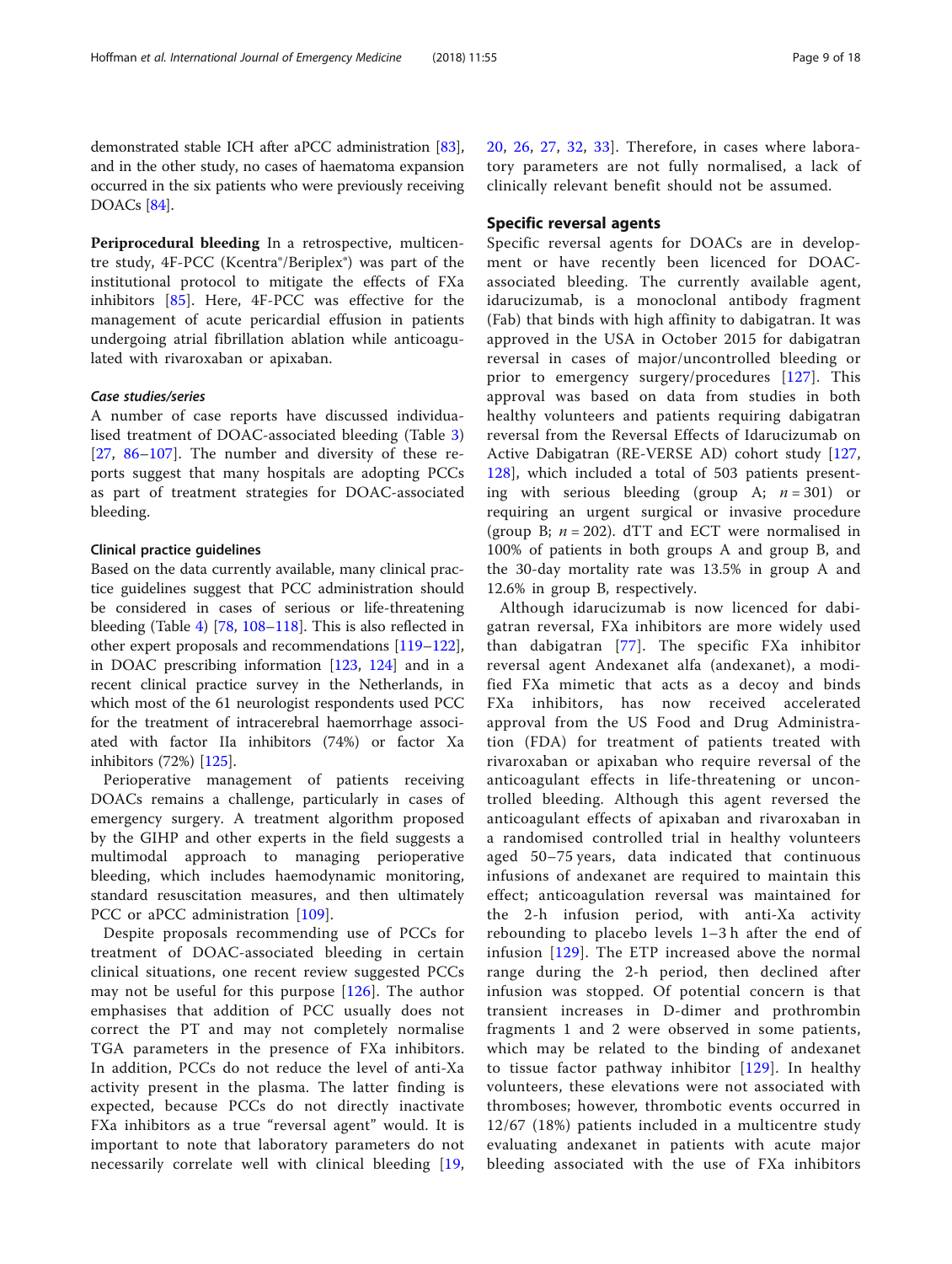<span id="page-9-0"></span>

|                                         | Table 3 Case studies on the use of PCC for DOAC reversal, January 2013-February 2017 |                |                                      |                              |                                                                                                                                                                                                                                                                                            |
|-----------------------------------------|--------------------------------------------------------------------------------------|----------------|--------------------------------------|------------------------------|--------------------------------------------------------------------------------------------------------------------------------------------------------------------------------------------------------------------------------------------------------------------------------------------|
| Study citation                          | Study setting                                                                        | Cases (M) DOAC |                                      | PCC used                     | Outcomes following PCC administration                                                                                                                                                                                                                                                      |
| Patients presenting with major bleeding |                                                                                      |                |                                      |                              |                                                                                                                                                                                                                                                                                            |
| Denetclaw et al. [96]                   | Gluteal arterial extravasation                                                       |                | Apixaban                             | 3F-PCC (Profilnine®)         | • The patient was discharged in a stable condition on Day 7<br>Clinical examination suggested the haematoma had not<br>expanded since PCC administration<br>. No TEEs or VTEs reported                                                                                                     |
| Diaz et al. [97]                        | GI bleeding                                                                          | 5              | Dabigatran                           | 4F-PCC (Octaplex®)           | . No TEEs or VTEs reported during 6 months of follow-up<br>· Cessation of bleeding in 4/5 patients                                                                                                                                                                                         |
| Dibu et al. [86]                        | $\overline{\underline{C}}$                                                           | 5              | Rivaroxaban, apixaban,<br>dabigatran | aPCC (FEIBA®)                | • No TEEs, VTEs or haemorrhagic complications reported<br>None of the patients had ICH expansion                                                                                                                                                                                           |
| Durie et al. [101]                      | Life-threatening bleed due to trauma                                                 |                | Apixaban                             | 4F-PCC (Kcentra®/Beriplex®)  | Despite aggressive treatment, and PCC administered at the<br>maximum dose, haemostasis was not achieved and the<br>patient died                                                                                                                                                            |
| Faust et al. [102]                      | Subdural haematoma                                                                   | $\infty$       | Rivaroxaban                          | 3F-PCC (Profilnine®)         | . Haematoma volume remained stable in all patients<br>. No TEEs or VTEs reported                                                                                                                                                                                                           |
| Faust et al. [107]                      | Subdural haematoma                                                                   | $\sim$         | Apixaban                             | 3F-PCC (Profilnine®)         | . Minimal or no progression in haematoma volume<br>. No TEEs or VTEs reported                                                                                                                                                                                                              |
| Faust and Peterson<br>[87]              | Intracerebral haemorrhage                                                            |                | Dabigatran                           | aPCC (FEIBA®)                | · Despite initial increase in haematoma, the patient avoided<br>After approximately 2 weeks, the patient developed a new<br>ischemic stroke and was discharged to a hospice<br>Coagulation parameters were not normalised<br>surgical intervention and remained stable                     |
| Jones et al. [104]                      | GI bleeding and haemorrhagic shock                                                   |                | Dabigatran                           | 4F-PCC (Kcentra®/Beriplex®)  | Rapid correction of coagulation parameters and<br>achievement of haemostasis<br>. No TEEs or VTEs reported                                                                                                                                                                                 |
| Kauffmann et al. [98]                   | Subdural haematoma                                                                   |                | Rivaroxaban                          | 4F-PCC (Kanokad®)            | (normalisation of lag time, elevated peak height and ETP)<br>. Improvement in TGA parameters lasting at least 18h<br>· Favourable clinical outcome<br>. No TEEs or VTEs reported                                                                                                           |
| Masotti et al. [27]                     | GI bleeding                                                                          | $\infty$       | Dabigatran                           | 4F-PCC (Confidex®/Beriplex®) | · Cessation of bleeding, despite uncorrected coagulation<br>parameters (aPTT, PT/INR)<br>No TEEs or VTEs reported                                                                                                                                                                          |
| McGovern et al. [99]                    | GI bleeding                                                                          |                | Dabigatran                           | 4F-PCC (unspecified)         | . No active sites of bleeding identified, and no further blood<br>Patient discharged 4 days later, without experiencing any<br>. Normalisation of coagulation profile (PT, INR, aPTT)<br>further morbidity related to his condition<br>. No TEEs or VTEs reported<br>transfusions required |
| Means et al. [103]                      | Rectal bleeding                                                                      |                | Rivaroxaban                          | 3F-PCC (Profilnine®)         | . PCC administration helped control bleeding<br>. No TEEs or VTEs reported                                                                                                                                                                                                                 |
| Rinehart et al. [88]                    | Subdural haematoma                                                                   |                | Apixaban                             | aPCC (FEIBA®)                | . Patient remained stable, with further improvement in the<br>· Slight improvement in subdural haematoma on Day 2<br>subdural haematoma before discharge on Day 7<br>. PT and INR normalised within 24h                                                                                    |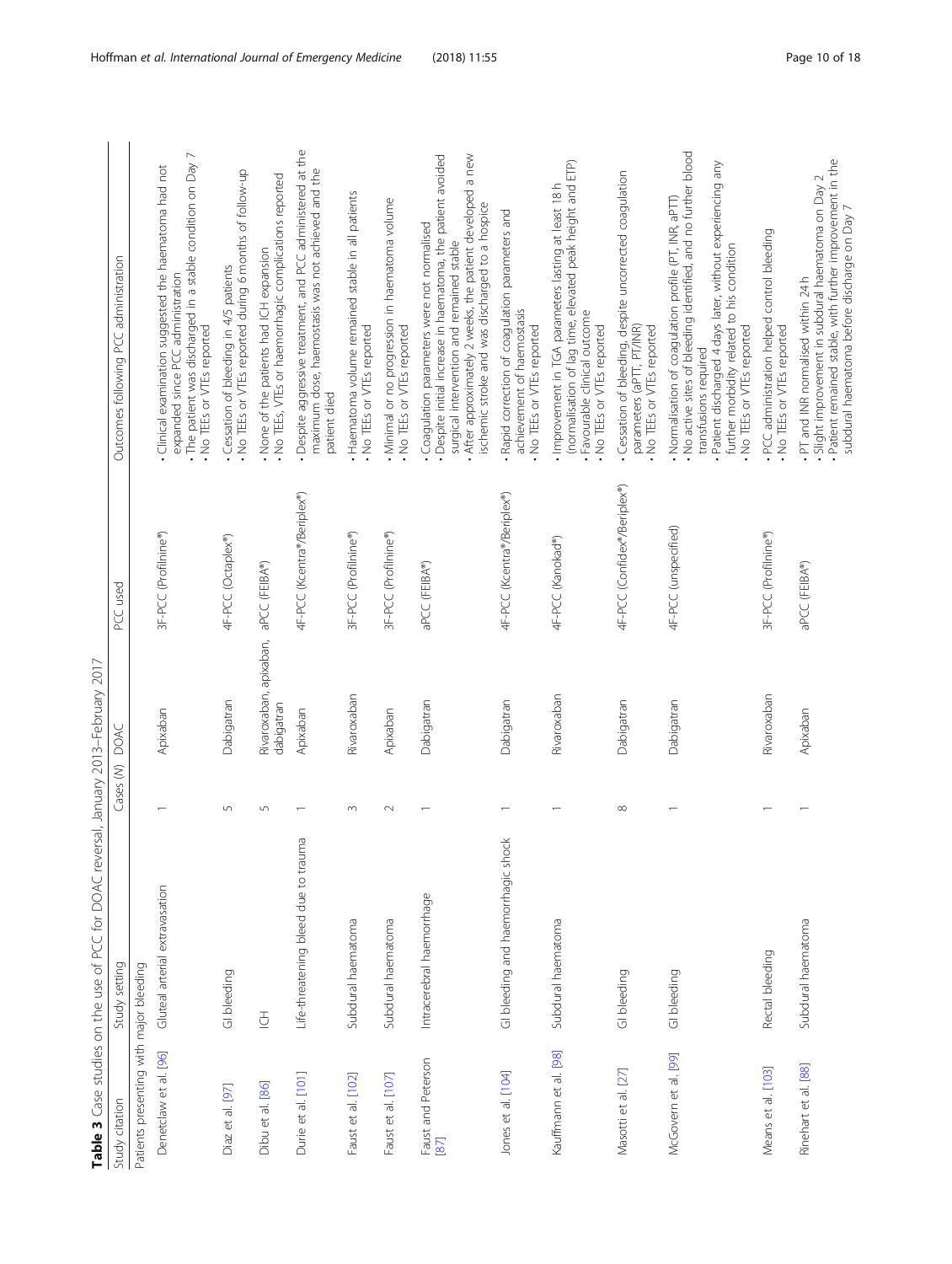| PCC used | いっくん<br>)<br>No<br>ここ ここ<br>A مصدر ۱۸<br>į                   | tudy settin |
|----------|--------------------------------------------------------------|-------------|
|          | of PCC for DOAC reversal, January 2013-February 2017 (Contin |             |

|                                                  | Table 3 Case studies on the use of PCC for DOAC rever      |                | (Sal, January 2013–February 2017 (Continued) |                             |                                                                                                                                                                                                                                                                              |
|--------------------------------------------------|------------------------------------------------------------|----------------|----------------------------------------------|-----------------------------|------------------------------------------------------------------------------------------------------------------------------------------------------------------------------------------------------------------------------------------------------------------------------|
| Study citation                                   | Study setting                                              | Cases (M) DOAC |                                              | PCC used                    | Outcomes following PCC administration                                                                                                                                                                                                                                        |
|                                                  |                                                            |                |                                              |                             | . No TEEs or VTEs reported                                                                                                                                                                                                                                                   |
| Schulman et al.<br>[100]                         | Subdural haematoma                                         |                | Dabigatran                                   | aPCC (FEIBA®)               | · Patient underwent an uneventful haematoma drainage<br>procedure and was discharged a day later<br>Normalisation of thrombin time at Day 3<br>. No TEEs or VTEs reported                                                                                                    |
|                                                  | Intra-axial haemorrhage                                    |                |                                              |                             | . Mild increase in haematoma size after 3 days; no further<br>progression of symptoms<br>. No TEEs or VTEs reported                                                                                                                                                          |
|                                                  | Pericardial bleeding                                       |                |                                              |                             | . No TEEs or VTEs reported<br>· Cessation of bleeding                                                                                                                                                                                                                        |
|                                                  | Upper GI bleeding                                          |                |                                              |                             | Stabilisation of clinical condition<br>. No TEEs or VTEs reported                                                                                                                                                                                                            |
| Smith et al. [106]                               | Left frontal lobe parenchymal<br>haemorrhage               |                | Rivaroxaban                                  | aPCC (FEIBA®)               | trauma in-patient unit; neurological exam remained normal<br>. After aPCC administration, the patient was admitted to the<br>for 24 h and the patient was discharged<br>. No TEEs or VTEs reported                                                                           |
| Patients requiring<br>urgent/emergent<br>surgery |                                                            |                |                                              |                             |                                                                                                                                                                                                                                                                              |
| Beynon et al. [89]                               | Emergency neurosurgery                                     | $\sim$         | Apixaban                                     | 4F-PCC (Beriplex®)          | . No symptoms suggestive of thromboembolic events<br>. No bleeding complications occurred during surgery                                                                                                                                                                     |
| Chic Acevedo et al.<br>[06]                      | Urgent surgery due to an abdominal<br>haematoma            |                | Rivaroxaban                                  | 4F-PCC (Octaplex®)          | . No complications reported during or after surgery<br>. PT normalisation                                                                                                                                                                                                    |
| Dager et al. [95]                                | Ablation procedure                                         |                | Dabigatran                                   | aPCC (FEIBA®)               | - Bleeding slowed 5 min into the infusion and had stopped<br>. Normalisation of INR and aPTT, but not thrombin time<br>. No evidence of thrombosis observed<br>by the end of the 15-min infusion                                                                             |
| Liu et al. [105]                                 | Coronary artery bypass graft                               |                | Rivaroxaban                                  | 4F-PCC (Kcentra®/Beriplex®) | Follow-up visit at 1 month did not reveal any new significant<br>. Patient was discharged with no sequalae on postoperative<br>necessitating the transfusion of 2 units each of PRBCs and<br>Patient lost 650 mL blood during the procedure,<br>platelets<br>$e$ $\sqrt{ep}$ |
|                                                  |                                                            |                |                                              |                             | . No TEEs or VTEs reported<br>events                                                                                                                                                                                                                                         |
| Maurice-Szamburski<br>et al. [91]                | Subdural haematoma requiring<br>neurosurgical intervention |                | Rivaroxaban                                  | aPCC (FEIBA®)               | Good surgical result with no rebleeding<br>• No abnormal bleeding during surgery<br>. No TEEs or VTEs reported                                                                                                                                                               |
| Neyens et al. [92]                               | Subdural haematoma requiring<br>neurosurgical intervention |                | Dabigatran                                   | aPCC (FEIBA®)               | delaying surgical intervention; thromboelastography may be<br>more appropriate for monitoring dabigatran anticoagulation<br>Coagulation parameters (aPTT and TT) remained prolonged,<br>· Therapeutic impact uncertain<br>. No TEEs or VTEs reported                         |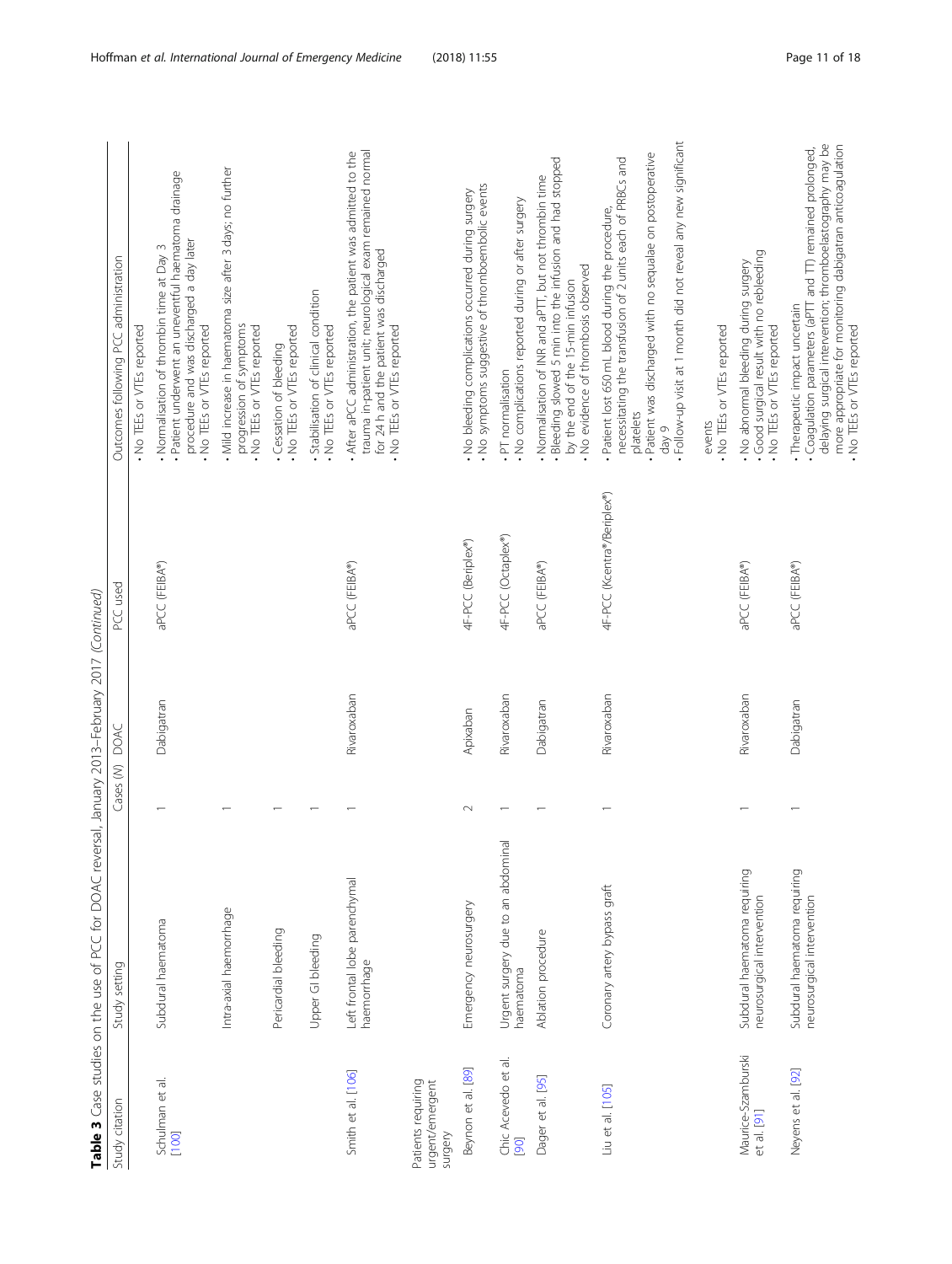|                                                                                                  | Outcomes following PCC administration | The patient made an uneventful recovery and was<br>Surgery was successful, with no complications<br>No TEEs or VTEs reported<br>discharged the next day | No bleeding complications occurred during surgery and the<br>clinical state of the patient improved<br>No TEEs or VTEs reported |
|--------------------------------------------------------------------------------------------------|---------------------------------------|---------------------------------------------------------------------------------------------------------------------------------------------------------|---------------------------------------------------------------------------------------------------------------------------------|
|                                                                                                  | PCC used                              | aPCC (FEIBA®)                                                                                                                                           | aPCC (FEIBA®)                                                                                                                   |
|                                                                                                  | Cases (M) DOAC                        | Dabigatran                                                                                                                                              | Dabigatran                                                                                                                      |
| Table 3 Case studies on the use of PCC for DOAC reversal, January 2013-February 2017 (Continued) | Study setting                         | Emergency surgery for an incarcerated<br>emoral hernia                                                                                                  | drainage of a gall bladder empyema<br>Jrgent percutaneous transhepatic                                                          |
|                                                                                                  | study citation                        | Puttick et al. [93]                                                                                                                                     | Wong and Keeling<br>94]                                                                                                         |

3F-PCC three-factor prothrombin complex concentrate, 4F-PCC four-factor prothrombin cometrate, aPC activated prothrombin complex concentrate, aPTT activated partial thromboplastin time, ETP<br>endogenous thrombin potential, I 3F-PCC three-factor prothrombin complex concentrate, 4F-PCC four-factor prothrombin complex concentrated prothrombin complex concentrate, aPTT activated partial thromboplastin time, ETP endogenous thrombin potential, INR international normalised ratio, PRBC packed red blood cells, PT prothrombin time, TGA thrombin generation assay, TEE thromboembolic event, TT thrombin time, VTE venous thromboembolism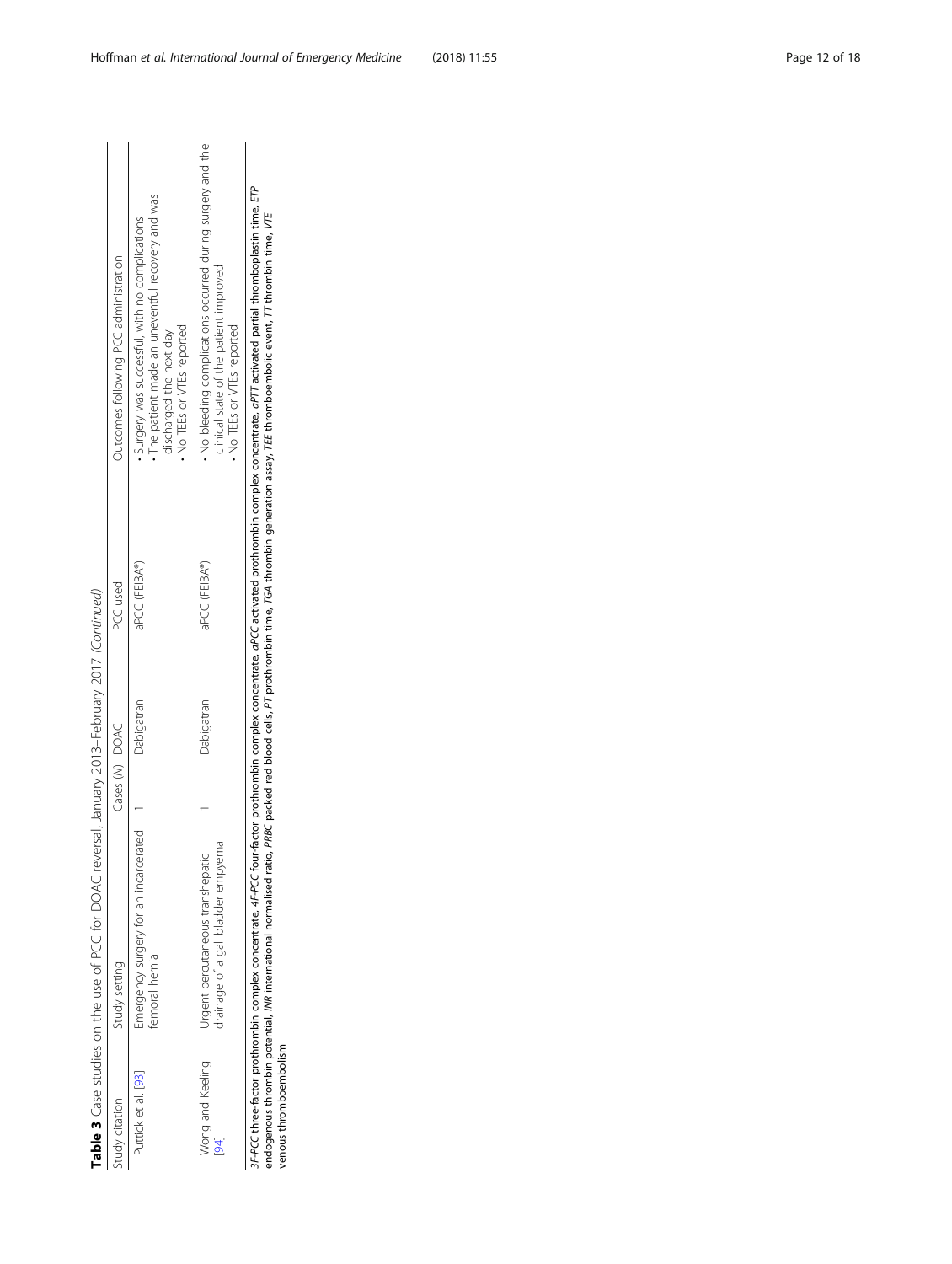<span id="page-12-0"></span>

| <b>Table 4</b> Use of PCCs to reverse the anticoagulant effect of DOACs: summary of quidelines and proposals |  |  |
|--------------------------------------------------------------------------------------------------------------|--|--|
|                                                                                                              |  |  |

| Society/group (citation)                                                                                 | Need for DOAC<br>reversal                  | Guidelines or proposals regarding the use of PCCs                                                                                                                                                                     |
|----------------------------------------------------------------------------------------------------------|--------------------------------------------|-----------------------------------------------------------------------------------------------------------------------------------------------------------------------------------------------------------------------|
| Thrombosis and Hemostasis Summit of North<br>America [113]                                               | Critical bleeding or<br>emergent surgery   | • Use of PCCs seems to be a reasonable approach in dire<br>clinical situations<br>• Consensus was not reached because two authors believed<br>that PCC could not be recommended due to absence of<br>data at the time |
| Task Force for Advanced Bleeding Care in Trauma<br>[117]                                                 | Life-threatening bleeding                  | · PCC (25-50 IU/kg) suggested for reversal of FXa inhibitors<br>• Not suggested for patients treated with dabigatran                                                                                                  |
| European Society of Cardiology; European Heart<br>Rhythm Association [111, 112]                          | Life-threatening bleeding                  | • Administration of PCC (25 IU/kg, repeated if clinically<br>indicated) or aPCC (50 IU/kg) can be considered                                                                                                          |
| European Society of Anaesthesiology [114]                                                                | Life-threatening bleeding<br>or ICH        | • PCC or aPCC suggested                                                                                                                                                                                               |
| Australasian Society of Thrombosis and<br>Haemostasis [118]                                              | Life- or limb-threatening<br>bleeding      | • Reasonable to consider the use of PCCs; risk and benefit of<br>these agents should be assessed in each individual patient                                                                                           |
| Groupe d'Intérêt en Hémostase Périopératoire (GIHP;<br>working group on perioperative haemostasis) [115] | ICH, or haemorrhage in<br>a critical organ | • Use of aPCC (30-50 IU/kg) or PCC (50 IU/kg) warranted,<br>possibly re-administered once after an 8-h interval                                                                                                       |
|                                                                                                          | Emergent surgery                           | · PCCs should not be used for prophylactic reversal of<br>anticoagulation, but PCC (25-50 IU/kg) or aPCC (30-50<br>IU/kg) should be considered to control perioperative<br>bleeding events                            |
| Groupe d'Intérêt en Hémostase Périopératoire (GIHP;<br>working group on perioperative haemostasis) [109] | Major intraoperative<br>bleeding           | · Multimodal approach, including 4F-PCC (25-50 IU/kg) or<br>aPCC (30-50 IU/kg) administration                                                                                                                         |
| American Heart Association; American Stroke<br>Association [78]                                          | <b>ICH</b>                                 | • aPCC or PCC may be considered on an individual basis                                                                                                                                                                |
| Neurocritical Care Society; Society of Critical Care<br>Medicine [110]                                   | ICH                                        | • 4F-PCC (50 IU/kg) or aPCC (50 IU/kg) is suggested for FXa<br>inhibitor-associated ICH<br>• aPCC (50 IU/kg) or 4F-PCC (50 IU/kg) is suggested for<br>dabigatran-associated ICH (if idarucizumab is not available)    |
| Anticoagulation Forum [108]                                                                              | Severe<br>haemorrhage                      | • 4F-PCC (50 IU/kg) or aPCC (80 IU/kg) may be considered for<br>reversal of direct FXa inhibitors and direct thrombin<br>inhibitors, respectively                                                                     |
| American Heart Association [116]                                                                         | Serious bleeding<br>or ICH                 | • 4F-PCC (50 IU/kg) is suggested for the treatment of patients<br>receiving FXa inhibitors until more specific antidotes bcome<br>available                                                                           |

4F-PCC four-factor prothrombin complex concentrate, aPCC activated prothrombin complex concentrate, F factor, h hour, ICH intracranial haemorrhage, IU international unit, PCC prothrombin complex concentrate

[[130\]](#page-17-0). Patients (mean age, 77 years) presented predominantly with gastrointestinal or intracranial bleeding and were treated with an andexanet bolus (time from admission to therapy  $4.8 \pm 1.8$  h), followed by a 2-h infusion. After bolus administration, median anti-factor Xa activity decreased by 89% and 93% in rivaroxaban- and apixaban-treated patients, respectively; these levels remained stable during the 2-h infusion, but partially returned to pre-treatment values shortly after. Clinical haemostasis 12 h after infusion was adjudicated as excellent or good in 37/47 (79%) patients included in the efficacy analysis, although it should be noted that TEEs occurred in 12 patients (18%).

Ciraparantag/aripazine (PER977), a small molecule that binds several anticoagulants, including DOACs and low molecular weight heparin, is in early phase 2 development [[131\]](#page-17-0). A zymogen-like FXa variant is also in preclinical development [[132\]](#page-17-0).

Overall, more real-life data are needed for specific DOAC reversal agents, as there is some uncertainty about how they might perform in clinical practice. Agents have only been investigated in single-arm studies with no comparison group, making any effect on clinical haemostasis uncertain. Currently, there are no data in patients requiring FXa inhibitor reversal prior to emergency surgery.

# PCCs versus specific reversal agents

As PCCs are the most commonly used DOAC reversal agents, it is important to compare their mechanism of action with those of the specific reversal agents. Specific reversal agents are enzymatically inactive and abrogate the effect of DOACs by direct binding, reducing the concentration of the anticoagulant in the blood. This effect can be measured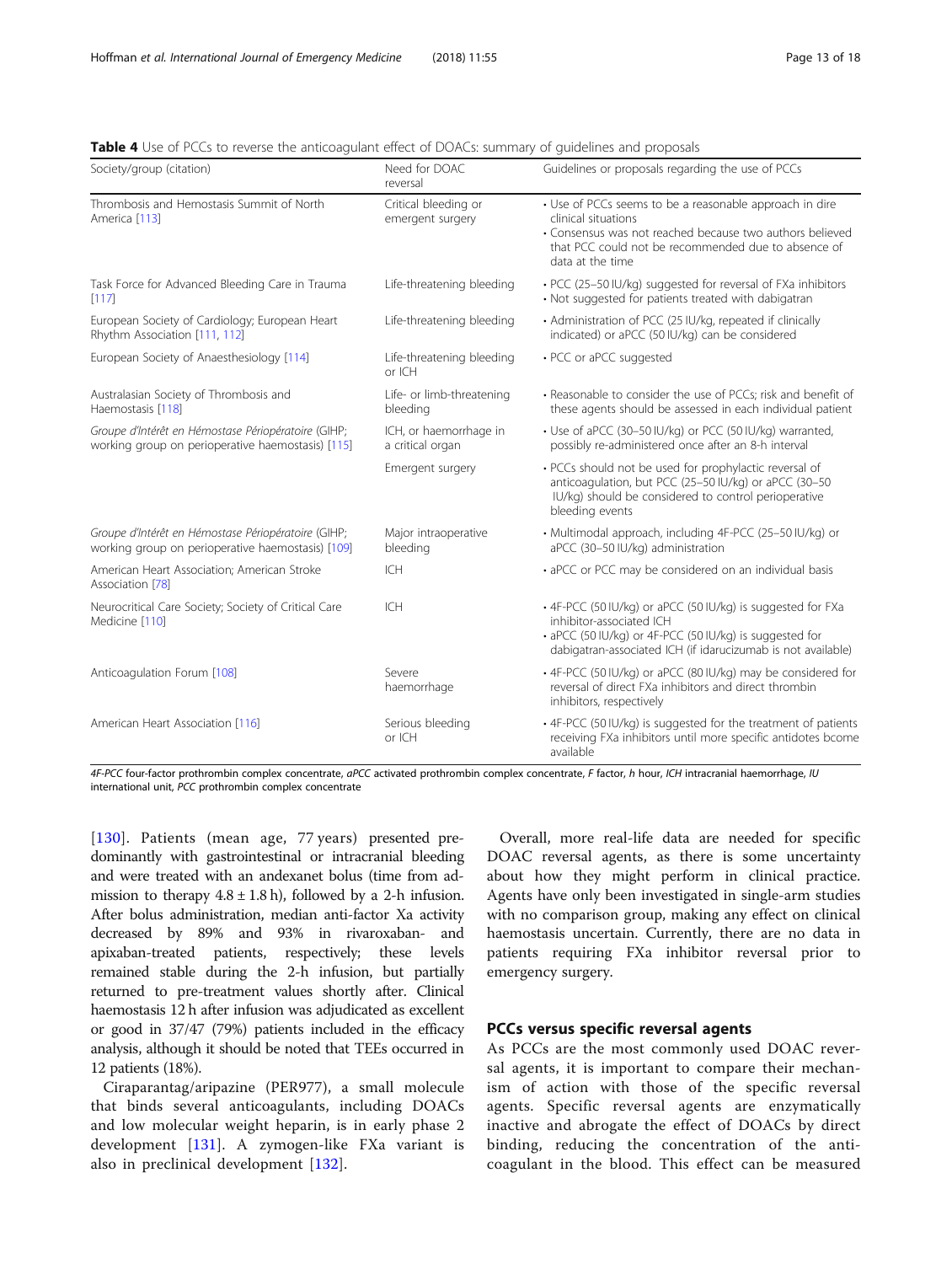thrombin generation and reduce bleeding, without

Although patient data on specific reversal agents are promising, the availability, cost and lack of data on these agents for surgical patients may impact widespread use [\[133](#page-17-0)]. The widespread use of PCCs for VKA reversal means that these agents are readily

In terms of safety, limited data are available regarding the incidence of thrombosis in patients receiving DOACs who are treated with PCCs; however, no such events occurred in the Dresden registry [[65\]](#page-16-0) or in a prospective observational study conducted in Japan [[134\]](#page-17-0). A deep vein thrombosis was reported in a small chart review [\[74](#page-16-0)], and suspected or confirmed TEEs occurred in 3/84 patients treated with 4F-PCC (median dose 26.7 IU/kg) in the UPRATE study [\[67](#page-16-0)].

any effect on dTT or anti-Xa levels.

available in clinical practice.

by anti-Xa assays, in the case of FXa inhibitors, or the dTT, in the case of dabigatran. However, stoichiometric amounts of specific reversal agents (i.e. 1 molecule of antidote per molecule of anticoagulant) are needed to reverse the anticoagulant effect of DOACs (5 g of idarucizumab [\[127\]](#page-17-0), 0.88– 1.76 g of andexanet [[129\]](#page-17-0)). In contrast, PCCs are thought to mitigate the anticoagulant effect of DOACs by increasing the levels of non-activated clotting factors (Fig. 3), which can be activated in case of an active bleed. Therefore, small amounts of PCC can increase the potential to produce thrombin (which ultimately leads to the conversion of fibrinogen to fibrin and a stable clot). This suggests that administration of PCCs may be able to increase The authors note that this low rate (2.4%) is in line with that observed in VKA-treated patients or in cases where anticoagulation was discontinued without a reversal agent. TEEs were reported in 12/67 patients treated with andexanet for major bleeding associated with FXa inhibitors [[130\]](#page-17-0), and 5/90 patients treated with idarucizumab for dabigatran reversal due to serious bleeding or prior to urgent surgery [\[135](#page-17-0)]. Anticoagulant therapy had not been re-initiated in any of the cases in the idarucizumab study, which may suggest the occurrence of these events is due to underlying predisposing risk factors or a delay in re-initiating treatment, rather than the reversal agent used.

There have been no clinical studies directly comparing PCCs with specific antidotes; however, a preclinical study in a dabigatran-treated porcine polytrauma model showed that, as part of a multimodal therapy, high-dose 4F-PCC (50 IU/kg) was similarly effective to idarucizumab in reducing blood loss [[38\]](#page-15-0). Furthermore, TEEs were not observed in either treatment group.

# Conclusion: PCCs as part of a clinical strategy for DOAC-associated bleeding

Despite a paucity of clinical data from patients with bleeding complications, an expanding body of evidence from preclinical models, healthy volunteers and clinical reports suggests PCCs have a potential role in the management of DOAC-associated bleeding. This is also reflected in a number of patient management guidance and guideline documents. Data are beginning to emerge

Fig. 3 DOAC-induced anticoagulation and the proposed effect of PCCs. Figure legend: Direct inhibitors of FXa or thrombin (FIIa) affect both initiation and propagation of thrombin generation. Flla inhibitors (e.g. dabigatran) directly inhibit the Flla that is formed (a), while FXa inhibitors (e.g. rivaroxaban, edoxaban, apixaban) reduce the amount of thrombin generated by FXa (b). PCCs are thought to mitigate the anticoagulant effect of FXa or FIIa inhibitors, by increasing the levels of non-activated clotting factors (c), predominantly FII, FIX and FX, which can be activated in case of an active bleed. F, factor; FGN, fibrinogen; DOAC, non-vitamin K antagonist oral anticoagulant; PCC, prothrombin complex concentrate; TF, tissue factor; vWF, von Willebrand factor

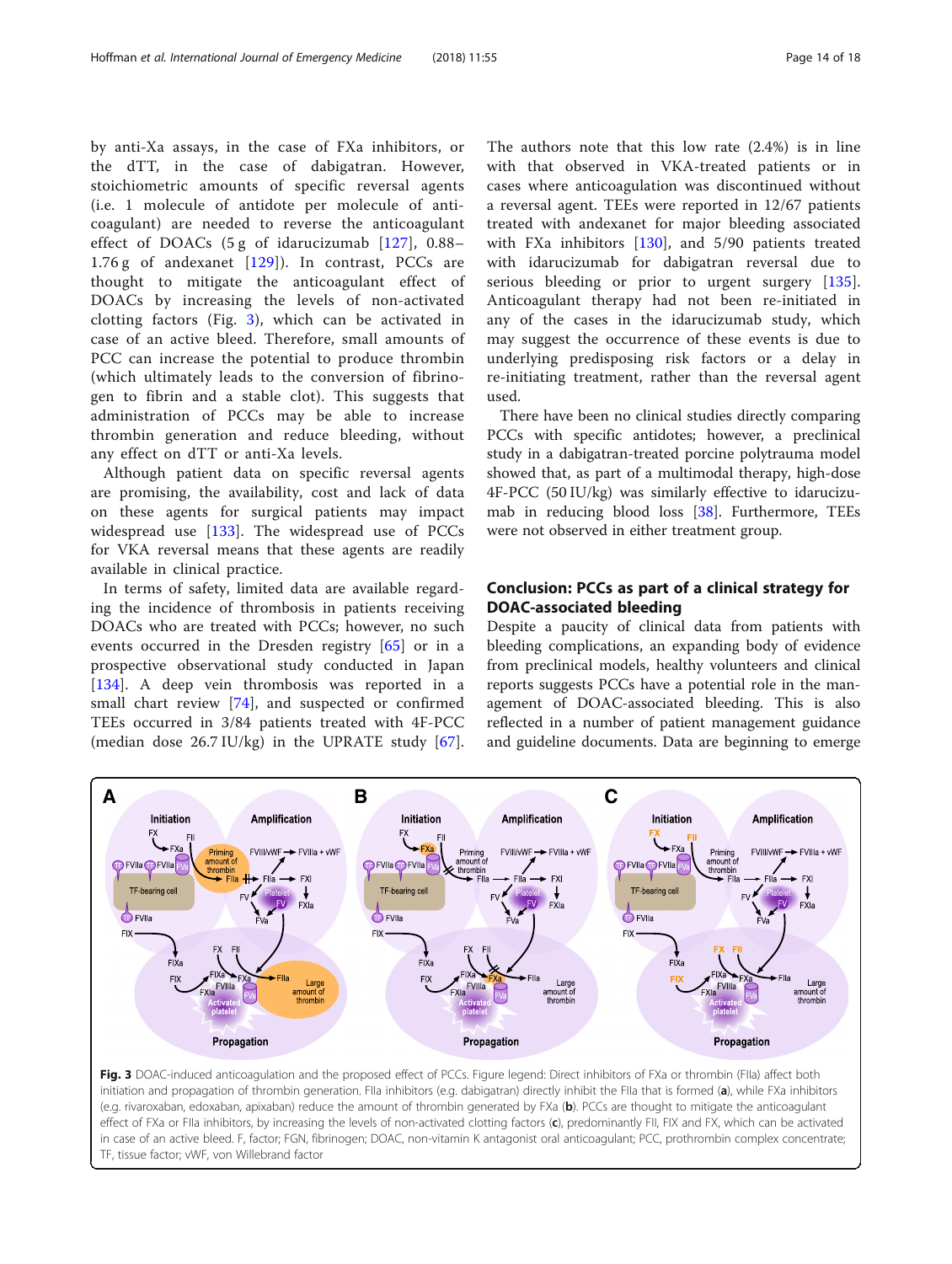<span id="page-14-0"></span>from observational studies and large patient registries, which may assist the development of specific guidelines and strategies for DOAC reversal.

Although specific reversal agents for DOACs are available or in development, there may still be a role for PCCs, for example, in centres without access to these specific agents and in situations where the anticoagulant agent is unknown. Furthermore, once the anticoagulant effects of DOACs have been reversed using a specific reversal agent, patients may continue to bleed [\[133](#page-17-0)]. Concentrations of endogenous coagulation factors may be reduced due to loss during bleeding, consumption and dilution if patients are treated with fluids. Therefore, in cases where the bleeding event is particularly severe or prolonged, removing the anticoagulant effect may be insufficient to correct the coagulopathy. General consensus is that a multimodal approach should be used to restore haemostasis in patients presenting with DOAC-associated bleeding, and this may include the use of PCCs and other haemostatic agents.

# Additional files

[Additional file 1:](https://doi.org/10.1186/s12245-018-0215-6) Search strategy and selection criteria. (DOCX 12 kb)

[Additional file 2:](https://doi.org/10.1186/s12245-018-0215-6) Preclinical studies showing the effect of PCCs on bleeding in NOAC-treated animals (January 2013–February 2017). (DOCX 15 kb) [Additional file 3:](https://doi.org/10.1186/s12245-018-0215-6) Summary of ex vivo and in vitro studies showing the

effect of PCCs on NOAC-induced coagulation (January 2013–February 2017). (DOCX 20 kb)

#### Abbreviations

3F-PCC: Three-factor prothrombin complex concentrate; 4F-PCC: Fourfactor prothrombin complex concentrate; aPCC: Activated prothrombin complex concentrate; aPTT: Activated partial thromboplastin time; DOAC: Direct-acting oral anticoagulant; dTT: Diluted thrombin time; ECT: Ecarin clotting time; ETP: Endogenous thrombin potential; F: Factor; GIHP: Groupe d'Intérêt en Hémostase Périopératoire (French Working Group on Perioperative Haemostasis); ICH: Intracranial haemorrhage; INR: International normalised ratio; ISTH: International Society on Thrombosis and Haemostasis; PCC: Prothrombin complex concentrate; PT: Prothrombin time; RASUNOA: Registry of Acute Stroke Under New Oral Anticoagulants; RE-VERSE AD: Reversal Effects of Idarucizumab on Active Dabigatran; ROTEM: Rotational thromboelastometry; TEE: Thromboembolic event; TEG: Thromboelastography; TGA: Thrombin generation assay; TT: Thrombin time; VKA: Vitamin K antagonist

#### Acknowledgements

We would like to thank Amy Harman and Laurel Omert (CSL Behring GmbH, Marburg, Germany) for their valuable input and critical review of the manuscript. We would like to thank Jan Hoesche (CSL Behring GmbH, Marburg, Germany) for his critical review of the article. Medical writing assistance was provided by Leanne Regan PhD of Fishawack Communications Ltd., funded by CSL Behring.

#### Funding

Medical writing support was funded by CSL Behring.

#### Availability of data and materials

Not applicable.

#### Authors' contributions

All authors contributed to the development of the literature search strategy, interpretation of the literature and critical revision of the manuscript. All authors approved the final version for submission.

#### Ethics approval and consent to participate

Not applicable.

#### Consent for publication

Not applicable.

#### Competing interests

M Hoffman received research funding from CSL Behring, Novo Nordisk and Boehringer Ingelheim and served as consultant for CSL Behring and Novo Nordisk. JH Levy serves on scientific advisory boards for CSL Behring, Boehringer Ingelheim, Octapharma, Instrumentation Labs, and Merck. JN Goldstein received research funding from Pfizer and Portola, and served as a consultant to CSL Behring and Octapharma.

#### Publisher's Note

Springer Nature remains neutral with regard to jurisdictional claims in published maps and institutional affiliations.

#### Author details

<sup>1</sup>Department of Pathology, Duke University School of Medicine, Durham, NC, USA. <sup>2</sup> Department of Emergency Medicine, Massachusetts General Hospital Boston, USA. <sup>3</sup> Department of Anesthesiology and Critical Care, Duke University School of Medicine, Durham, NC, USA.

## Received: 17 May 2018 Accepted: 11 November 2018 Published online: 03 December 2018

#### References

- 1. Barnes GD, Lucas E, Alexander GC, Goldberger ZD. National trends in ambulatory oral anticoagulant use. Am J Med. 2015;128(12):1300–5 e2.
- 2. Ruff CT, Giugliano RP, Braunwald E, Hoffman EB, Deenadayalu N, Ezekowitz MD, et al. Comparison of the efficacy and safety of new oral anticoagulants with warfarin in patients with atrial fibrillation: a meta-analysis of randomised trials. Lancet. 2014;383(9921):955–62.
- 3. Abraham NS, Singh S, Alexander GC, Heien H, Haas LR, Crown W, et al. Comparative risk of gastrointestinal bleeding with dabigatran, rivaroxaban, and warfarin: population based cohort study. BMJ. 2015;350:h1857.
- 4. Giugliano RP, Ruff CT, Braunwald E, Murphy SA, Wiviott SD, Halperin JL, et al. Edoxaban versus warfarin in patients with atrial fibrillation. N Engl J Med. 2013;369(22):2093–104.
- 5. Connolly SJ, Ezekowitz MD, Yusuf S, Eikelboom J, Oldgren J, Parekh A, et al. Dabigatran versus warfarin in patients with atrial fibrillation. N Engl J Med. 2009;361(12):1139–51.
- 6. Patel MR, Mahaffey KW, Garg J, Pan G, Singer DE, Hacke W, et al. Rivaroxaban versus warfarin in nonvalvular atrial fibrillation. N Engl J Med. 2011;365(10):883–91.
- 7. Eikelboom J, Merli G. Bleeding with direct oral anticoagulants vs warfarin: clinical experience. Am J Med. 2016;129(11S):S33–40.
- 8. Dickneite G, Hoffman M. Reversing the new oral anticoagulants with prothrombin complex concentrates (PCCs): what is the evidence? Thromb Haemost. 2014;111(2):189–98.
- 9. Eerenberg ES, Kamphuisen PW, Sijpkens MK, Meijers JC, Buller HR, Levi M. Reversal of rivaroxaban and dabigatran by prothrombin complex concentrate: a randomized, placebo-controlled, crossover study in healthy subjects. Circulation. 2011;124(14):1573–9.
- 10. Baumann Kreuziger LM, Keenan JC, Morton CT, Dries DJ. Management of the bleeding patient receiving new oral anticoagulants: a role for prothrombin complex concentrates. Biomed Res Int. 2014;2014:583794.
- 11. Holbrook A, Schulman S, Witt DM, Vandvik PO, Fish J, Kovacs MJ, et al. Evidence-based management of anticoagulant therapy: antithrombotic therapy and prevention of thrombosis, 9th ed: American College of Chest Physicians Evidence-Based Clinical Practice Guidelines. Chest. 2012;141(2 Suppl):e152S–84S.
- 12. Portola Pharmaceuticals. U.S. FDA approves Portola Pharmaceuticals Andexxa®, the first and only antidote for the reversal of factor Xa inhibitors.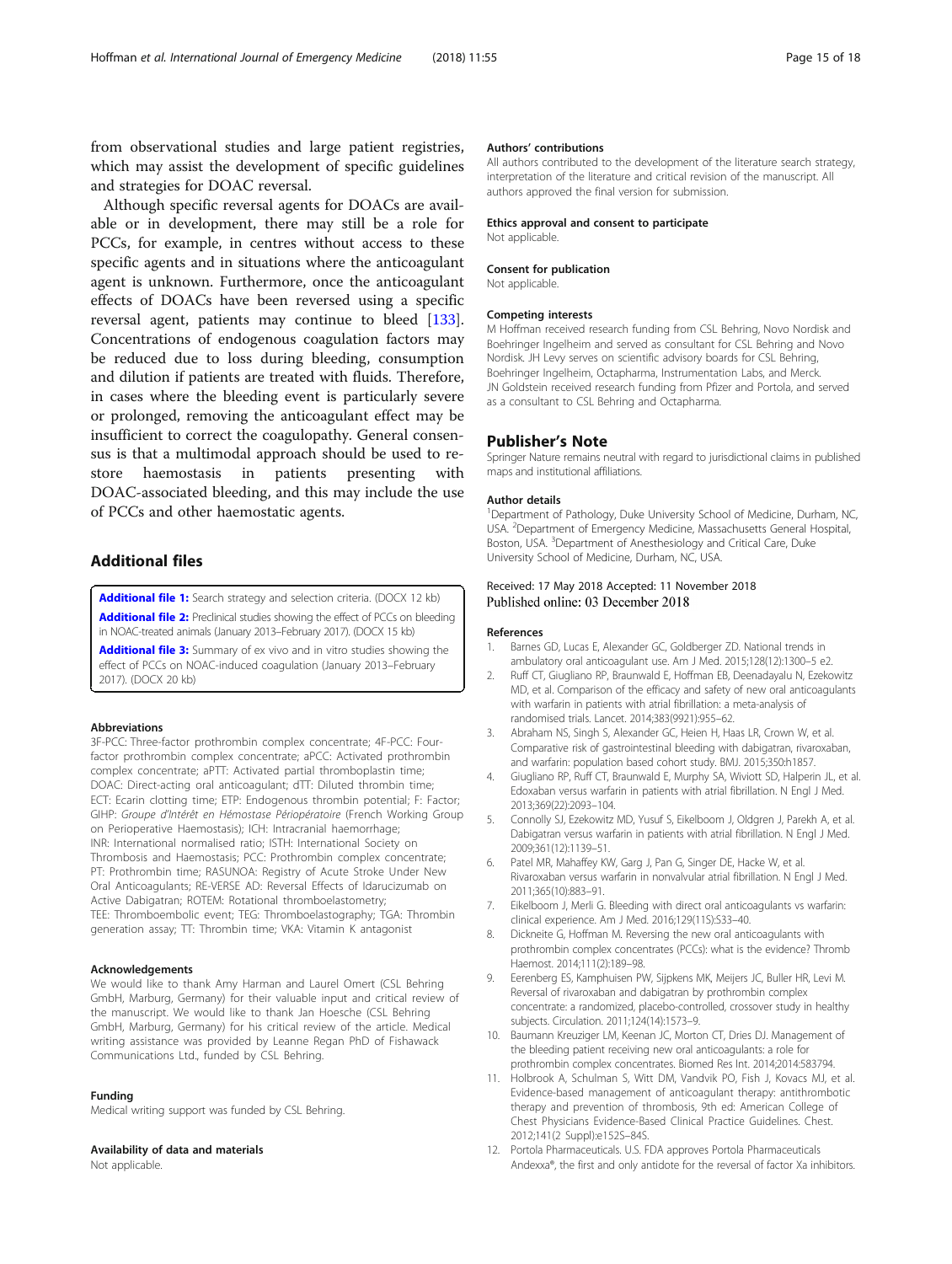<span id="page-15-0"></span>2018 [November 2018]; Available from: [http://investors.portola.com/phoenix.](http://investors.portola.com/phoenix.zhtml?c=198136&p=irol-newsroomArticle&ID=2347018) [zhtml?c=198136&p=irol-newsroomArticle&ID=2347018.](http://investors.portola.com/phoenix.zhtml?c=198136&p=irol-newsroomArticle&ID=2347018)

- 13. Bosch YPJ, Weerwind PW, Mochtar B, Al DR. Monitoring of haemostasis and anticoagulation in cardiopulmonary bypass patients. J Hematol Thrombo Dis. 2014;2:179.
- 14. Curry ANG, Pierce TJM. Conventional and near-patient tests of coagulation. Contin Educ Anaesth Crit Care Pain. 2007;7:45–50.
- 15. Baglin T, Hillarp A, Tripodi A, Elalamy I, Buller H, Ageno W. Measuring oral direct inhibitors (ODIs) of thrombin and factor Xa: a recommendation from the Subcommittee on Control of Anticoagulation of the Scientific and Standardisation Committee of the International Society on Thrombosis and Haemostasis. J Thromb Haemost. 2013;11(4):756–60.
- 16. Ciurus T, Sobczak S, Cichocka-Radwan A, Lelonek M. New oral anticoagulants a practical guide. Kardiochir Torakochirurgia Pol. 2015;12(2):111–8.
- 17. Lindahl TL, Baghaei F, Blixter IF, Gustafsson KM, Stigendal L, Sten-Linder M, et al. Effects of the oral, direct thrombin inhibitor dabigatran on five common coagulation assays. Thromb Haemost. 2011;105(2):371–8.
- 18. Hawes EM, Deal AM, Funk-Adcock D, Gosselin R, Jeanneret C, Cook AM, et al. Performance of coagulation tests in patients on therapeutic doses of dabigatran: a cross-sectional pharmacodynamic study based on peak and trough plasma levels. J Thromb Haemost. 2013;11(8):1493–502.
- 19. Herzog E, Kaspereit F, Krege W, Mueller-Cohrs J, Doerr B, Niebl P, et al. Correlation of coagulation markers and 4F-PCC-mediated reversal of rivaroxaban in a rabbit model of acute bleeding. Thromb Res. 2015; 135(3):554–60.
- 20. Herzog E, Kaspereit F, Krege W, Mueller-Cohrs J, Doerr B, Niebl P, et al. Fourfactor prothrombin complex concentrate reverses apixaban-associated bleeding in a rabbit model of acute hemorrhage. J Thromb Haemost. 2015; 13(12):2220–6.
- 21. Escolar G, Fernandez-Gallego V, Arellano-Rodrigo E, Roquer J, Reverter JC, Sanz VV, et al. Reversal of apixaban induced alterations in hemostasis by different coagulation factor concentrates: significance of studies in vitro with circulating human blood. PLoS One. 2013; 8(11):e78696.
- 22. Frith D, Davenport R, Brohi K. Acute traumatic coagulopathy. Curr Opin Anaesthesiol. 2012;25(2):229–34.
- 23. Dias JD, Norem K, Doorneweerd DD, Thurer RL, Popovsky MA, Omert LA. Use of thromboelastography (TEG) for detection of new oral anticoagulants. Arch Pathol Lab Med. 2015;139(5):665–73.
- 24. Bliden K, Muresan A, Cohen E, Zaman F, Saadin K, Mohammed N, et al. Monitoring new oral anticoagulants (NOACS) using new-generation thrombelastography TEG®6S system. J Thromb Haemost. 2015;13(Suppl 2):1–997.
- 25. Artang R, Galloway G, Amiral J, Nielsen JD. Monitoring novel anticoagulants dabigatran, rivaroxaban and apixaban using the new fully automated thrombelastography technique TEG®6S. J Thromb Haemost. 2015;13(Suppl 2):389–90.
- 26. Costin J, Ansell J, Laulicht B, Bakhru S, Steiner S. Reversal agents in development for the new oral anticoagulants. Postgrad Med. 2014; 126(7):19–24.
- 27. Masotti L, Lorenzini G, Seravalle C, Panigada G, Landini G, Cappelli R, et al. Management of new oral anticoagulants related life threatening or major bleedings in real life: a brief report. J Thromb Thrombolysis. 2015;39(4):427–33.
- 28. van Ryn J, Schurer J, Kink-Eiband M, Clemens A. Reversal of dabigatraninduced bleeding by coagulation factor concentrates in a rat-tail bleeding model and lack of effect on assays of coagulation. Anesthesiology. 2014; 120(6):1429–40.
- 29. Zhou W, Zorn M, Nawroth P, Butehorn U, Perzborn E, Heitmeier S, et al. Hemostatic therapy in experimental intracerebral hemorrhage associated with rivaroxaban. Stroke. 2013;44(3):771–8.
- 30. Zahir H, Brown KS, Vandell AG, Desai M, Maa JF, Dishy V, et al. Edoxaban effects on bleeding following punch biopsy and reversal by a 4-factor prothrombin complex concentrate. Circulation. 2015;131(1):82–90.
- 31. Herzog E, Kaspereit F, Krege W, Doerr B, Mueller-Cohrs J, Pragst I, et al. Effective reversal of edoxaban-associated bleeding with four-factor prothrombin complex concentrate in a rabbit model of acute hemorrhage. Anesthesiology. 2015;122(2):387–98.
- 32. Herzog E, Kaspereit FJ, Krege W, Doerr B, van Ryn J, Dickneite G, et al. Thrombotic safety of prothrombin complex concentrate (Beriplex P/N) for dabigatran reversal in a rabbit model. Thromb Res. 2014;134(3):729–36.
- 33. Hoffman M, Volovyk Z, Monroe DM. Reversal of dabigatran effects in models of thrombin generation and hemostasis by factor VIIa and prothrombin complex concentrate. Anesthesiology. 2015;122(2):353–62.
- 34. Honickel M, Braunschweig T, van Ryn J, Ten Cate H, Spronk HM, Rossaint R, et al. Prothrombin complex concentrate is effective in treating the anticoagulant effects of dabigatran in a porcine polytrauma model. Anesthesiology. 2015;123(6):1350–61.
- 35. Honickel M, Maron B, van Ryn J, Braunschweig T, Ten Cate H, Spronk HM, et al. Therapy with activated prothrombin complex concentrate is effective in reducing dabigatran-associated blood loss in a porcine polytrauma model. Thromb Haemostasis. 2016;115(2):271–84.
- 36. Martin AC, Le Bonniec B, Fischer AM, Marchand-Leroux C, Gaussem P, Samama CM, et al. Evaluation of recombinant activated factor VII, prothrombin complex concentrate, and fibrinogen concentrate to reverse apixaban in a rabbit model of bleeding and thrombosis. Int J Cardiol. 2013; 168(4):4228–33.
- 37. Perzborn E, Gruber A, Tinel H, Marzec UM, Buetehorn U, Buchmueller A, et al. Reversal of rivaroxaban anticoagulation by haemostatic agents in rats and primates. Thromb Haemost. 2013;110(1):162–72.
- 38. Honickel M, Braunschweig T, Rossaint R, Stoppe C, Ten Cate H, Grottke O. Reversing dabigatran anticoagulation with prothrombin complex concentrate versus idarucizumab as part of multimodal hemostatic intervention in an animal model of polytrauma. Anesthesiology. 2017;127(5):852–61.
- 39. Arellano-Rodrigo E, Lopez-Vilchez I, Galan AM, Molina P, Reverter JC, Carne X, et al. Coagulation factor concentrates fail to restore alterations in fibrin formation caused by rivaroxaban or dabigatran in studies with flowing blood from treated healthy volunteers. Transfus Med Rev. 2015;29(4):242–9.
- 40. Dinkelaar J, Molenaar PJ, Ninivaggi M, de Laat B, Brinkman HJ, Leyte A. In vitro assessment, using thrombin generation, of the applicability of prothrombin complex concentrate as an antidote for rivaroxaban. J Thromb Haemost. 2013;11(6):1111–8.
- 41. Dinkelaar J, Patiwael S, Harenberg J, Leyte A, Brinkman HJ. Global coagulation tests: their applicability for measuring direct factor Xa- and thrombin inhibition and reversal of anticoagulation by prothrombin complex concentrate. Clin Chem Lab Med. 2014;52(11):1615–23.
- 42. Escolar G, Arellano-Rodrigo E, Lopez-Vilchez I, Molina P, Sanchis J, Reverter JC, et al. Reversal of rivaroxaban-induced alterations on hemostasis by different coagulation factor concentrates - in vitro studies with steady and circulating human blood. Circ J. 2015;79(2):331–8.
- 43. Halim AB, Samama MM, Mendell J. Ex vivo reversal of the anticoagulant effects of edoxaban. Thromb Res. 2014;134(4):909–13.
- 44. Herrmann R, Thom J, Wood A, Phillips M, Muhammad S, Baker R. Thrombin generation using the calibrated automated thrombinoscope to assess reversibility of dabigatran and rivaroxaban. Thromb Haemost. 2014;111(5):989–95.
- 45. Iba T, Emmi M, Hiki M, Nagayama M, Aihara K, Tabe Y, et al. Comparison of prothrombin time tests used in the monitoring of edoxaban and their evaluation as indicators of the reversal effect. Int J Hematol. 2016;103(6):665–72.
- 46. Khoo TL, Weatherburn C, Kershaw G, Reddel CJ, Curnow J, Dunkley S. The use of FEIBA(R) in the correction of coagulation abnormalities induced by dabigatran. Int J Lab Hematol. 2013;35(2):222–4.
- 47. Korber MK, Langer E, Kaufner L, Sander M, Von Heymann C. In vitro reversal of supratherapeutic rivaroxaban levels with coagulation factor concentrates. Blood Transfus. 2016;14(5):481–6.
- 48. Körber MK, Langer E, Ziemer S, Perzborn E, Gericke C, Heymann C. Measurement and reversal of prophylactic and therapeutic peak levels of rivaroxaban: an in vitro study. Clin Appl Thromb Hemost. 2014;20(7):735–40.
- 49. Lindahl TL, Wallstedt M, Gustafsson KM, Persson E, Hillarp A. More efficient reversal of dabigatran inhibition of coagulation by activated prothrombin complex concentrate or recombinant factor VIIa than by four-factor prothrombin complex concentrate. Thromb Res. 2015;135(3):544–7.
- 50. Martin AC, Gouin-Thibault I, Siguret V, Mordohay A, Samama CM, Gaussem P, et al. Multimodal assessment of non-specific hemostatic agents for apixaban reversal. J Thromb Haemost. 2015;13(3):426–36.
- 51. Perzborn E, Heitmeier S, Laux V, Buchmuller A. Reversal of rivaroxabaninduced anticoagulation with prothrombin complex concentrate, activated prothrombin complex concentrate and recombinant activated factor VII in vitro. Thromb Res. 2014;133(4):671–81.
- 52. Schenk B, Wurtinger P, Streif W, Sturm W, Fries D, Bachler M. Ex vivo reversal of effects of rivaroxaban evaluated using thromboelastometry and thrombin generation assay. Br J Anaesth. 2016;117(5):583–91.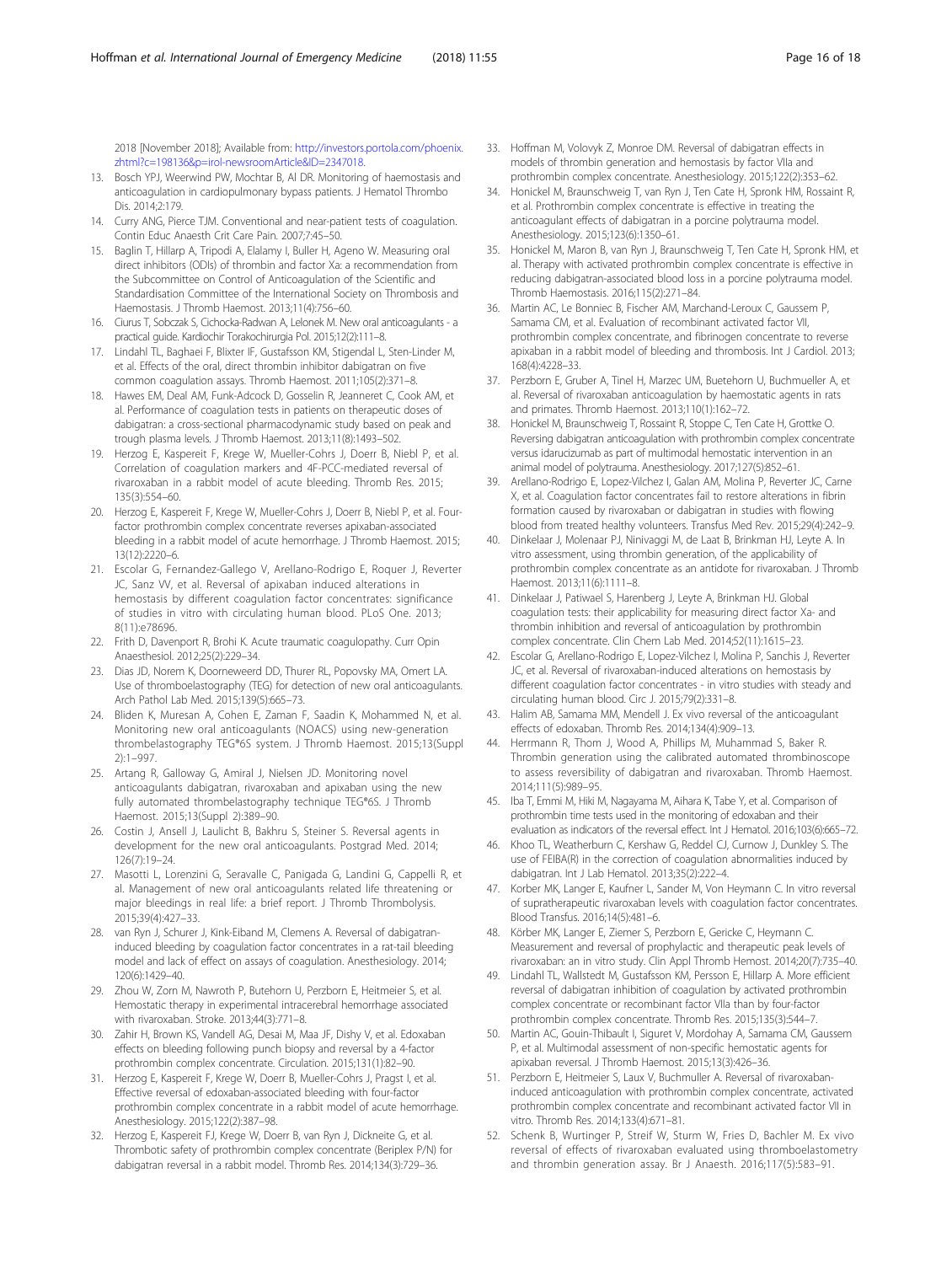- <span id="page-16-0"></span>53. Schultz NH, Tran HT, Bjornsen S, Henriksson CE, Sandset PM, Holme PA. The reversal effect of prothrombin complex concentrate (PCC), activated PCC and recombinant activated factor VII against anticoagulation of Xa inhibitor. Thromb J. 2017;15:6.
- 54. Solbeck S, Meyer MA, Johansson PI, Meyer AS, Cotton BA, Stensballe J, et al. Monitoring of dabigatran anticoagulation and its reversal in vitro by thrombelastography. Int J Cardiol. 2014;176(3):794–9.
- 55. Solbeck S, Nilsson CU, Engstrom M, Ostrowski SR, Johansson PI. Dabigatran and its reversal with recombinant factor VIIa and prothrombin complex concentrate: a Sonoclot in vitro study. Scand J Clin Lab Invest. 2014;74(7):591–8.
- 56. Nagakari K, Emmi M, Iba T. Prothrombin time tests for the monitoring of direct oral anticoagulants and their evaluation as indicators of the reversal effect. Clin Appl Thromb Hemost. 2017;23(6):677–84.
- 57. Levi M, Moore KT, Castillejos CF, Kubitza D, Berkowitz SD, Goldhaber SZ, et al. Comparison of three-factor and four-factor prothrombin complex concentrates regarding reversal of the anticoagulant effects of rivaroxaban in healthy volunteers. J Thromb Haemost. 2014;12(9):1428–36.
- 58. Barco S, Whitney Cheung Y, Coppens M, Hutten BA, Meijers JC, Middeldorp S. In vivo reversal of the anticoagulant effect of rivaroxaban with four-factor prothrombin complex concentrate. Br J Haematol. 2015;172(2):255–61.
- 59. Levy JH, Moore KT, Neal MD, Schneider D, Marcsisin VS, Ariyawansa J, et al. Rivaroxaban reversal with prothrombin complex concentrate or tranexamic acid in healthy volunteers. J Thromb Haemost. 2018;16(1):54–64.
- 60. Brown KS, Wickremasingha P, Parasrampuria DA, Weiss D, Kochan J, Dishy V, et al. The impact of a three-factor prothrombin complex concentrate on the anticoagulatory effects of the factor Xa inhibitor edoxaban. Thromb Res. 2015;136(4):825–31.
- 61. Cheung YW, Barco S, Hutten BA, Meijers JC, Middeldorp S, Coppens M. In vivo increase in thrombin generation by four-factor prothrombin complex concentrate in apixaban-treated healthy volunteers. J Thromb Haemost. 2015;13(10):1799–805.
- 62. Song Y, Wang Z, Perlstein I, Wang J, LaCreta F, Frost RJA, et al. Reversal of apixaban anticoagulation by 4-factor prothrombin complex concentrates in healthy subjects: a randomized 3-period crossover study. J Thromb Haemost. 2017;15(11):2125–37.
- 63. Nagalla S, Thomson L, Oppong Y, Bachman B, Chervoneva I, Kraft WK. Reversibility of apixaban anticoagulation with a four-factor prothrombin complex concentrate in healthy volunteers. Clin Transl Sci. 2016;9(3):176–80.
- 64. Schulman S, Kearon C. Subcommittee on Control of Anticoagulation of the S, Standardization Committee of the International Society on T, Haemostasis. Definition of major bleeding in clinical investigations of antihemostatic medicinal products in non-surgical patients. J Thromb Haemost. 2005;3(4):692–4.
- 65. Beyer-Westendorf J, Forster K, Pannach S, Ebertz F, Gelbricht V, Thieme C, et al. Rates, management, and outcome of rivaroxaban bleeding in daily care: results from the Dresden NOAC registry. Blood. 2014;124(6):955–62.
- 66. Albaladejo P, Samama CM, Sie P, Kauffmann S, Memier V, Suchon P, et al. Management of severe bleeding in patients treated with direct oral anticoagulants: an observational registry analysis. Anesthesiology. 2017; 127(1):111–20.
- 67. Majeed A, Agren A, Holmstrom M, Bruzelius M, Chaireti R, Odeberg J, et al. Management of rivaroxaban or apixaban associated major bleeding with prothrombin complex concentrates: a cohort study. Blood. 2017;130(15): 1706–12.
- 68. Schulman S, Gross PL, Ritchie B, Nahirniak S, Lin Y, Lieberman L, et al. Prothrombin complex concentrate for major bleeding on factor Xa inhibitors: a prospective cohort study. Thromb Haemost. 2018;118(05):842–51.
- 69. Schulman S, Ritchie B, Nahirniak S, Gross PL, Carrier M, Majeed A, et al. Reversal of dabigatran-associated major bleeding with activated prothrombin concentrate: a prospective cohort study. Thromb Res. 2017;152:44–8.
- 70. Lindhoff-Last E. Direct oral anticoagulants (DOAC) management of emergency situations. Rationale and design of the RADOA-Registry. Hamostaseologie. 2017;37(04):257–66.
- 71. Schenk B, Goerke S, Beer R, Helbok R, Fries D, Bachler M. Four-factor prothrombin complex concentrate improves thrombin generation and prothrombin time in patients with bleeding complications related to rivaroxaban: a single-center pilot trial. Thromb J. 2018;16:1.
- 72. Xu Y, Schulman S, Dowlatshahi D, Holbrook AM, Simpson CS, Shepherd LE, et al. Direct oral anticoagulant- or warfarin-related major bleeding:

characteristics, reversal strategies and outcomes from a multi-center observational study. Chest. 2017;152(1):81–91.

- 73. Pahs L, Beavers C, Schuler P. The real-world treatment of hemorrhages associated with dabigatran and rivaroxaban: a multicenter evaluation. Crit Pathw Cardiol. 2015;14(2):53–61.
- 74. Tellor KB, Barasch NS, Lee BM. Clinical experience reversing factor Xa inhibitors with four-factor prothrombin complex concentrate in a community hospital. Blood Transfus. 2018;16(4):382–86.
- 75. Aguilar MI, Brott TG. Update in intracerebral hemorrhage. The Neurohospitalist. 2011;1(3):148–59.
- 76. Purrucker JC, Haas K, Rizos T, Khan S, Wolf M, Hennerici MG, et al. Early clinical and radiological course, management, and outcome of intracerebral hemorrhage related to new oral anticoagulants. JAMA Neurol. 2016;73(2): 169–77.
- 77. IMS Health. Prescription audit. 2015.
- 78. Hemphill JC 3rd, Greenberg SM, Anderson CS, Becker K, Bendok BR, Cushman M, et al. Guidelines for the management of spontaneous intracerebral hemorrhage: a guideline for healthcare professionals from the American Heart Association/American Stroke Association. Stroke. 2015;46(7): 2032–60.
- 79. Gerner ST, Kuramatsu JB, Sembill JA, Sprugel MI, Endres M, Haeusler KG, et al. Association of prothrombin complex concentrate administration and hematoma enlargement in non-vitamin K antagonist oral anticoagulantrelated intracerebral hemorrhage. Ann Neurol. 2018;83(1):186–96.
- 80. Beynon C, Sakowitz OW, Storzinger D, Orakcioglu B, Radbruch A, Potzy A, et al. Intracranial haemorrhage in patients treated with direct oral anticoagulants. Thromb Res. 2015;136(3):560–5.
- 81. Kuramatsu JB, Gerner ST, Schellinger PD, Glahn J, Endres M, Sobesky J, et al. Anticoagulant reversal, blood pressure levels, and anticoagulant resumption in patients with anticoagulation-related intracerebral hemorrhage. JAMA. 2015;313(8):824–36.
- 82. Grandhi R, Newman WC, Zhang X, Harrison G, Moran C, Okonkwo DO, et al. Administration of 4-factor prothrombin complex concentrate as an antidote for intracranial bleeding in patients taking direct factor Xa inhibitors. World Neurosurg. 2015;84(6):1956–61.
- 83. Mao G, King L, Young S, Kaplan R. Factor eight inhibitor bypassing agent (FEIBA) for reversal of target-specific oral anticoagulants in life-threatening intracranial bleeding. J Emerg Med. 2017;52(5):731–7.
- 84. Yin EB, Tan B, Nguyen T, Salazar M, Putney K, Gupta P, et al. Safety and effectiveness of factor VIII inhibitor bypassing activity (FEIBA) and fresh frozen plasma in oral anticoagulant-associated intracranial hemorrhage: a retrospective analysis. Neurocrit Care. 2017;27(1):51–9.
- Gianni C, Di Biase L, Mohanty S, Trivedi C, Bai R, Al-Ahmad A, et al. Management of periprocedural and early pericardial effusions with tamponade following ablation of atrial fibrillation with uninterrupted factor Xa inhibitors: a case series. J Cardiovasc Electrophysiol. 2016;27(4):399–403.
- 86. Dibu JR, Weimer JM, Ahrens C, Manno E, Frontera JA. The role of FEIBA in reversing novel oral anticoagulants in intracerebral hemorrhage. Neurocrit Care. 2016;24(3):413–9.
- 87. Faust AC, Peterson EJ. Management of dabigatran-associated intracerebral and intraventricular hemorrhage: a case report. J Emerg Med. 2014;46(4): 525–9.
- 88. Rinehart DR, Lockhart NR, Hamilton LA, Langdon JR, Rowe AS. Management of apixaban-associated subdural hematoma: a case report on the use of factor eight inhibitor bypassing activity. Crit Care Med. 2015;43(6):e203–7.
- 89. Beynon C, Potzy A, Unterberg AW, Sakowitz OW. Emergency neurosurgical care in patients treated with apixaban: report of 2 cases. Am J Emerg Med. 2015;33(6):858 e5–7.
- 90. Chic Acevedo C, Velasco F, Herrera C. Reversal of rivaroxaban anticoagulation by nonactivated prothrombin complex concentrate in urgent surgery. Futur Cardiol. 2015;11(5):525–9.
- 91. Maurice-Szamburski A, Graillon T, Bruder N. Favorable outcome after a subdural hematoma treated with feiba in a 77-year-old patient treated by rivaroxaban. J Neurosurg Anesthesiol. 2014;26(2):183.
- 92. Neyens R, Bohm N, Cearley M, Andrews C, Chalela J. Dabigatran-associated subdural hemorrhage: using thromboelastography (TEG((R))) to guide decision-making. J Thromb Thrombolysis. 2014;37(2):80–3.
- 93. Puttick T, Bahl R, Mohamedbhai H. Emergency reversal of dabigatran for emergency surgery. BMJ Case Rep. 2015. [https://doi.org/10.1136/](https://doi.org/10.1136/bcr-2014-209057) [bcr-2014-209057](https://doi.org/10.1136/bcr-2014-209057)